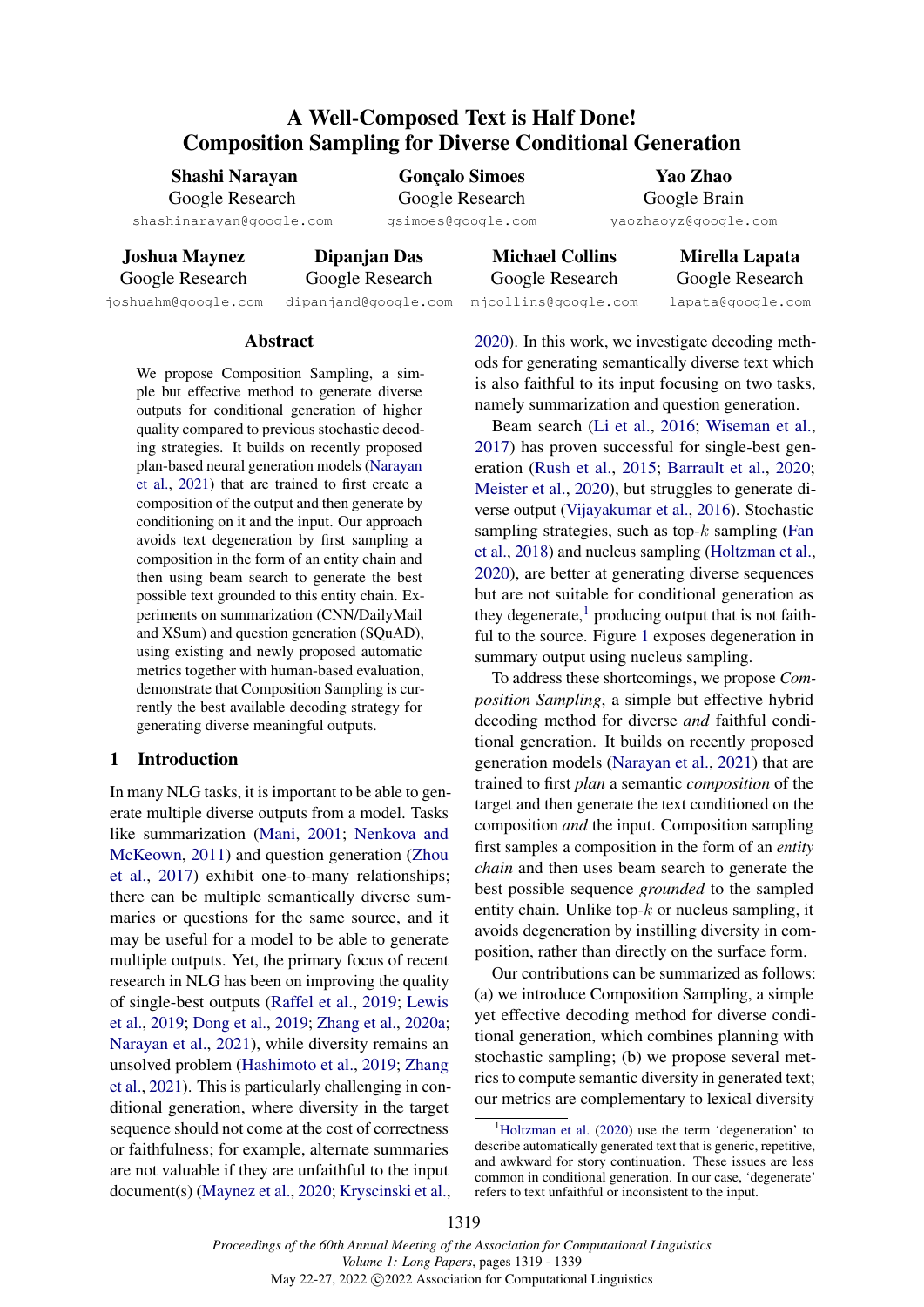<span id="page-1-0"></span>Haman Written Summary: Chelsea star Eden Hazard is set to make his 100th top-flight appearance. Santi Cazorla should hit the same milestone when Arsenal meet Burnley. Both players have impressed since moving to the Premier League in 2012. Hazard has more goals this season but Cazorla has one more assist. Sportsmail's reporters choose the player who has excited them the most.

Beam Search: Eden Hazard and Santi Cazorla are both set to make their 100th Premier League appearances this weekend. Both players have been hugely influential since they moved to London. Here, Sportsmail's reporters choose the player they most enjoy seeing in action.

Nucleus Sampling: Eden Hazard and Santi Cazorlag will each make their 100th Premier League appearance this weekend. nightstandapplication.com. Sportsmail's hovercraft reporters choose their man of the match countermeasures. Nucleus Sampling: By making their 100th Premier League appearances this weekend, Eden Hazard and Santi Cazor halibut will set new records. Here, Anna Coren and Dominic King select their favourites.

Composition Sampling: (Eden Hazard | Santi Cazorla | Chelsea | Arsenal | Premier League ||| London | 2012 |||) Eden Hazard and Santi Cazorla are set to make their 100th appearances for Chelsea and Arsenal respectively in the Premier League this weekend. Both players have been hugely influential since they moved to London in the summer of 2012. But who has been the most exciting import to watch?

Composition Sampling: (Chelsea | Eden Hazard | Arsenal | Santi Cazorla ||| Sportsmail ||| London) Ch elsea's Eden Hazard and Arsenal's Santi Cazorla will both make 100th appearances this weekend. Sportsmail's reporters pick the player they most enjoy seeing in action. Both players have been hugely influential since moving to London.

Figure 1: Human written summary, single-best predicted summary using beam search (beam size 8), and diverse summaries with nucleus sampling ( $p = 0.95$ ) and our composition sampling for a CNN/DailyMail article (shown in the Appendix, Figure [6\)](#page-15-0). We highlight spans in orange that are not faithful to the input.

(e.g., Self-BLEU; [Zhu et al.](#page-12-5) [2018;](#page-12-5) [Alihosseini et al.](#page-9-1) [2019\)](#page-9-1) and assess whether a set of diverse outputs are contextually dissimilar (*Self-BERTscore*; [Zhang](#page-12-6) [et al.](#page-12-6) [2020b\)](#page-12-6) or non-entailing (*Self-Entailment*); and (c) finally, we introduce, EDNA, a novel metric aiming to "Evaluate Diversity aNd fAithfulness" for summarization by quantifying whether summaries in a diverse set are faithful to their input without entailing each other.

Evaluation on two popular summarization tasks, namely highlight generation (CNN/DailyMail; [Her](#page-10-4)[mann et al.](#page-10-4) [2015\)](#page-10-4) and extreme summarization (XSum; [Narayan et al.](#page-11-10) [2018\)](#page-11-10), and question generation (SQuAD; [Rajpurkar et al.](#page-11-11) [2016;](#page-11-11) [Zhou et al.](#page-12-0) [2017\)](#page-12-0), shows that composition sampling is most effective in generating diverse summaries or questions. When assessed by humans, composition sampled summaries are as faithful as the best summaries produced with beam search. In comparison, nucleus sampled summaries can be as diverse but far less faithful. Taken together our results demonstrate that Composition Sampling is currently the best available decoding strategy for generating di-verse and meaningful output.<sup>[2](#page-1-1)</sup>

## 2 Background

Conditional generation tasks such as summarization [\(See et al.,](#page-12-7) [2017\)](#page-12-7), data-to-text generation [\(Wiseman et al.,](#page-12-3) [2017\)](#page-12-3), and machine translation

[\(Bahdanau et al.,](#page-9-2) [2015\)](#page-9-2), are typically modeled using attention-based encoder-decoder architectures [\(Bahdanau et al.,](#page-9-2) [2015;](#page-9-2) [Gu et al.,](#page-10-5) [2016;](#page-10-5) [Vaswani](#page-12-8) [et al.,](#page-12-8) [2017\)](#page-12-8). The encoder first encodes the input text d and then the decoder predicts the output  $s_{1:n}$ (e.g., the translation or summary of  $d$ ) one token at a time as  $p(s_i|s_1,\ldots,s_{i-1};d)$ , where, n is the output length and  $s_i$  is the *i*th token in the output. Often these models benefit from large scale task-agnostic pretraining [\(Song et al.,](#page-12-9) [2019;](#page-12-9) [Rad](#page-11-12)[ford et al.,](#page-11-12) [2018;](#page-11-12) [Lewis et al.,](#page-11-4) [2019;](#page-11-4) [Rothe et al.,](#page-11-13) [2020;](#page-11-13) [Raffel et al.,](#page-11-3) [2019;](#page-11-3) [Zhang et al.,](#page-12-1) [2020a\)](#page-12-1).

Plan-based Conditional Generation [Narayan](#page-11-0) [et al.](#page-11-0) [\(2021\)](#page-11-0) develop a *plan-based* approach for neural summarization; their decoder generates a composition  $c_{1:m}$  of target summary s as  $p(c_j | c_1, \ldots, c_{j-1}; d)$ , and then the same decoder produces s as  $p(s_i|s_1,\ldots,s_{i-1};c;d)$  conditioned on input d and composition  $c_{1:m}$ , with m being the composition length. Specifically, they adopt entity chains as the composition  $c$  of summary  $s$ , under the assumption that entities in the chain ought to be observed in the output summary. During inference, the model takes document d as input and generates  $c$ ;  $s$ , the concatenation of composition and summary sequences, instead of generating s directly; c and s are prefixed with special markers "[CONTENT]" and "[SUMMARY]", respectively, as shown in Figure [2.](#page-2-0) If  $s$  consists of multiple sentences, markers"|||" denote sentence boundaries in composition c.

<span id="page-1-1"></span> $2$ Our checkpoints and spaCy annotation code are available at [https://github.com/google-research/](https://github.com/google-research/language/tree/master/language/frost) [language/tree/master/language/frost](https://github.com/google-research/language/tree/master/language/frost).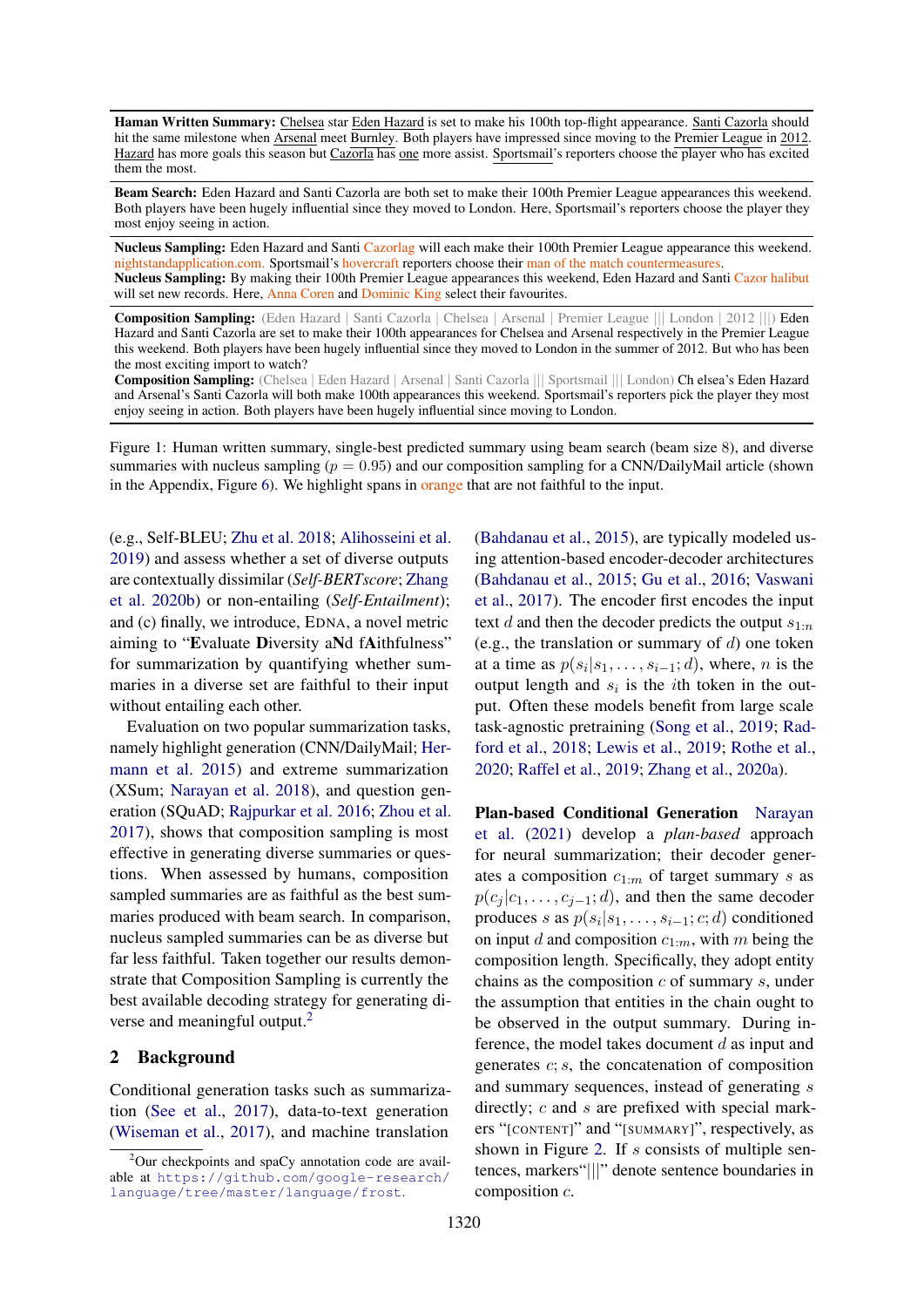Composition Sampling (Nucleus Sampling + Beam Search) **[CONTENT]** Russian | Anna Paylovna | William II | Netherlands [SUMMARY] Russian patriot Anna Pavlovna was married to William II and the queen consort, of the Netherlands.

<span id="page-2-0"></span>

**Nucleus Sampling**<br>Anna Petrovna of Russia was wife of King William Il of the Netherlands.

**Beam Search** Anna Payloyna of Russia was a queen consort of the Netherlands by marriage to king William II.

**Nucleus Sampling** [CONTENT] Russian | Anna Pavlovna | William II | Netherlands [SUMMARY] Anna Petrovna of Russia was wife of King William I of the Netherlands.

**Beam Search** [CONTENT] Anna Pavlovna | Russia | Netherlands | king William Il [SUMMARY] Anna Pavlovna of Russia was a queen consort of the Netherlands by marriage to king William II.



Figure 2: Illustration of composition sampling and other decoding strategies with vanilla and plan-based generation models. The term 'composition' is inspired from the quote "*A Well-Composed Painting is Half Done*" from French painter Pierre Bonnard. Images in black-and-white are early sketches or compositions of the painting in color. Nucleus or focus sampling often lead to hallucinations (highlight spans in red); corresponding color images are blurred to illustrate this. (Credit: The image of "Anna Pavlovna of Russia" is taken from [Wikipedia.](https://en.wikipedia.org/wiki/Anna_Pavlovna_of_Russia#/media/File:Anna_Pavlovna_of_Russia.jpg))

The approach allows to directly manipulate the content of summaries and their quality. For example, we might inspect the predicted chain during inference and drop entities which are not present in the input document, thereby controlling for hallucinations [\(Narayan et al.,](#page-11-0) [2021\)](#page-11-0). Outwith summarization, similar constraints can be easily adapted to other conditional generation tasks.

Maximization-Based Decoding In order to obtain the most likely output  $\hat{s}$  from encoder-decoder models, we typically solve a maximization-based objective:  $\hat{x} = \arg \max_{x} p(x|d)$ , where x is either the predicted output text  $s$  (for models without planning) or the concatenation of the predicted composition and the output text  $c$ ;  $s$  (for models with planning). It is standard practice to use *beam search* [\(Tillmann and Ney,](#page-12-10) [2003;](#page-12-10) [Li et al.,](#page-11-7) [2016;](#page-11-7) [Wiseman et al.,](#page-12-3) [2017\)](#page-12-3) as solving the objective for the optimal sequence with neural sequence models is not tractable [\(Chen et al.,](#page-9-3) [2018\)](#page-9-3).

Stochastic Sampling for Diverse Decoding Sampling-based strategies have been widely used to induce diversity in language models. Temperature sampling uses a temperature to skew the distribution towards high probability tokens at each decoding step [\(Ackley et al.,](#page-9-4) [1985;](#page-9-4) [Ficler and Gold](#page-10-6)[berg,](#page-10-6) [2017;](#page-10-6) [Fan et al.,](#page-10-2) [2018\)](#page-10-2), while top- $k$  sampling truncates the distribution to  $k$  high probability tokens [\(Fan et al.,](#page-10-2) [2018;](#page-10-2) [Holtzman et al.,](#page-10-7) [2018;](#page-10-7) [Rad](#page-11-14)[ford et al.,](#page-11-14) [2019\)](#page-11-14). Similarly to top- $k$  sampling,

*nucleus sampling* [\(Holtzman et al.,](#page-10-3) [2020\)](#page-10-3) also truncates the tail of the distribution but chooses  $k$  dynamically. At each decoding step, it samples highprobable tokens from a nucleus N defined as the smallest subset of tokens from the vocabulary V with cumulative probability  $p' \geq p$ , where p is the pre-specified mass of the nucleus.

[Aralikatte et al.](#page-9-5) [\(2021\)](#page-9-5) introduce *focus sampling* to promote diversity in summarization models. It constructs a subset  $V_k \subseteq V$  by sampling k source-relevant and topical tokens from the vocabulary distribution. Standard beam search decoding is then used to generate a summary limited to  $V_k$ . However, the authors show that focus sampling is very sensitive to  $k$ ; increasing it improves generation quality but at the cost of diversity.

## 3 Composition Sampling

*Composition Sampling* is a novel hybrid method which combines stochastic sampling with maximization-based decoding, whilst leveraging plan-based generation [\(Narayan et al.,](#page-11-0) [2021\)](#page-11-0). Specifically, we employ nucleus sampling to obtain diverse compositions  $c_{\text{sample}}$  from  $p(c|d)$  where  $d$  is the input text and  $c$  are entity chains (prefixed with "[CONTENT]" in Figure [2\)](#page-2-0). We first employ nucleus sampling to obtain diverse compositions from  $p(c|d)$ , where d is the input text. And then employ beam search to generate the most-likely diverse output s (prefixed with "[SUMMARY]" in Figure [2\)](#page-2-0), given input  $d$  and composition  $c_{\text{sample}}$  as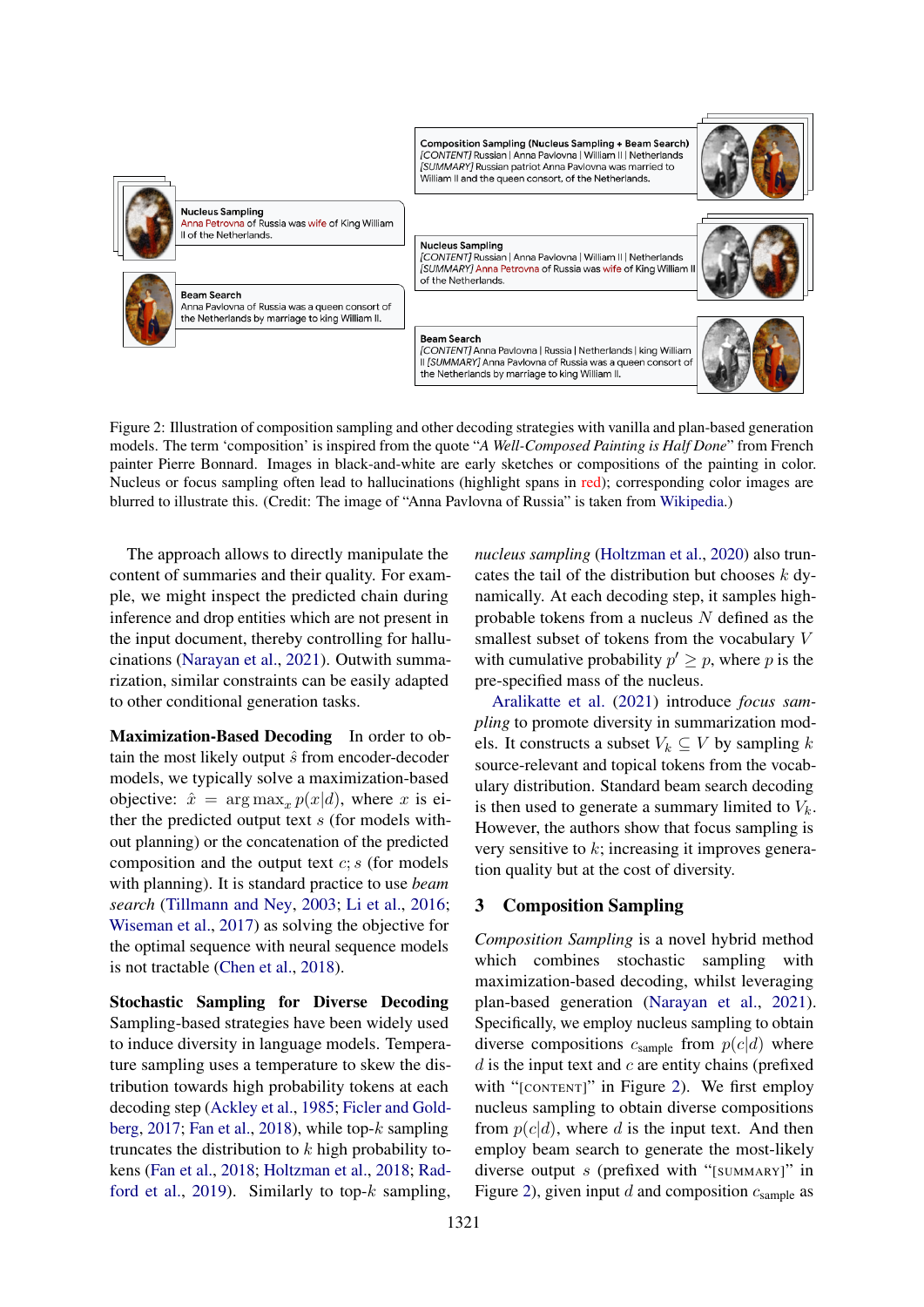$p(s|c_{\text{sample}}; d)$ . We will experimentally show that composition sampling enables the generation of fluent, faithful and diverse texts for conditional generation.

Why Entity Chains? Unlike top- $k$  or nucleus sampling, composition sampling avoids degeneration by introducing diversity in composition, rather than directly on the surface form. For this to effectively work, the choice of  $c$  needs to be well correlated with an underlying notion of "semantic composition", which we want to "diversify"; if  $c_1$ and  $c_2$  are two semantic compositions for input d such that  $c_1 \neq c_2$ , then two summaries  $s_1 =$ arg max<sub>s</sub>  $p(s|c_1;d)$  and  $s_2 = \arg \max_s p(s|c_2;d)$ are bound to be diverse. In our work, we have chosen entity chains to model semantic compositions; entity chains have been widely studied to model entity-level lexical cohesion [\(Barzilay and Elhadad,](#page-9-6) [1997\)](#page-9-6) and coherence [\(Halliday and Hasan,](#page-10-8) [1976;](#page-10-8) [Azzam et al.,](#page-9-7) [1999\)](#page-9-7) in text. Also, entity chains are unique to  $d$ , and thus can be easily distinguished from compositions for other inputs. Moreover, entity chains provide a very effective knob for content control in abstractive generation, e.g., compositions can be constrained to entities only present in the input document, thereby avoiding hallucinations and entity degeneration.

Hypothesis 1: *If the semantic composition* c *of the output text* s *corresponds to entity chains, then learning*  $p(c|d)$  *is much easier than learn*ing  $p(s|d)$ ; d is the input. Hence, we can sam $p$ le from  $p(c|d)$  with higher confidence than sam*pling directly from* p(s|d)*, and then compute* arg max<sub>s</sub>  $p(s|c; d)$ .

We demonstrate the effectiveness of entity chains as a choice for  $c$  using the summarization example in Figure [3.](#page-3-0) The negative log likelihood of generating the summary s from scratch without planning  $(-\log p(s|d))$  is 121.18, while the negative log likelihood of generating composition c with planning  $(-\log p(c|d))$  is 46.95; hence, the model is much more confident when sampling from  $p(c|d)$  than directly from  $p(s|d)$ .

Why Grounded Generation? The generation of  $s$  is inherently grounded to its entity composition c; following [Narayan et al.](#page-11-0) [\(2021\)](#page-11-0), the entity chains are extracted from their targets during training. Hence, once the hard part of planning the composition is done, the model is less perplexed during generation of the output.

<span id="page-3-0"></span>

Figure 3: Probabilities of generating underlined entities in human written reference summary from Figure [1](#page-1-0) (input article shown in Figure [6\)](#page-15-0): when the summary is generated directly (Generate, Summary), when the entity chain "*Chelsea* | *Eden Hazard* ||| *Santi Cazorla* | *Arsenal* | *Burnley* ||| *Premier League* | *2012* ||| *Hazard* | *Cazorla* | *one* ||| *Sportsmail*" is predicted first during planning (Plan-Generate, Entity Chain), and when the entities are predicted in the summary after planning (Plan-Generate, Summary). All probabilities were computed with PEGASUS [\(Zhang et al.,](#page-12-1) [2020a\)](#page-12-1) finetuned models. The symbol '\_' denotes start of token.

In Figure [3,](#page-3-0) the plan-based model is more confident in predicting entities than its counterpart without planning; perplexities of predicting entities in the summary with and without planning are 0.24 and 1.36, respectively, and perplexities of generating the whole summary with and without planning are 1.15 and 1.48, respectively. In fact, despite the increased length of the target in the plan-based model (i.e.,  $c_{1:m}$ ;  $s_{1:n}$  instead of  $s_{1:n}$ ), we find that the perplexity of predicting the longer sequence  $(c_{1:m}; s_{1:n})$  is lower than predicting just the summary without any planning, due to grounding (1.16 vs 1.48). Overall,  $p(c; s|d)$ , the plan-based approach, learns a more confident distribution at each decoding step compared to no planing, i.e.,  $p(s|d)$ . For the example in Figure [3,](#page-3-0) the average cumulative probabilities for the top 15 tokens in the vocabulary distribution at each decoding step are 0.283 for  $p(s|d)$  and 0.433 for  $p(c; s|d)$ .

In the following we assess composition sampling for its ability to generate semantically diverse output for two tasks, namely summarization (Sec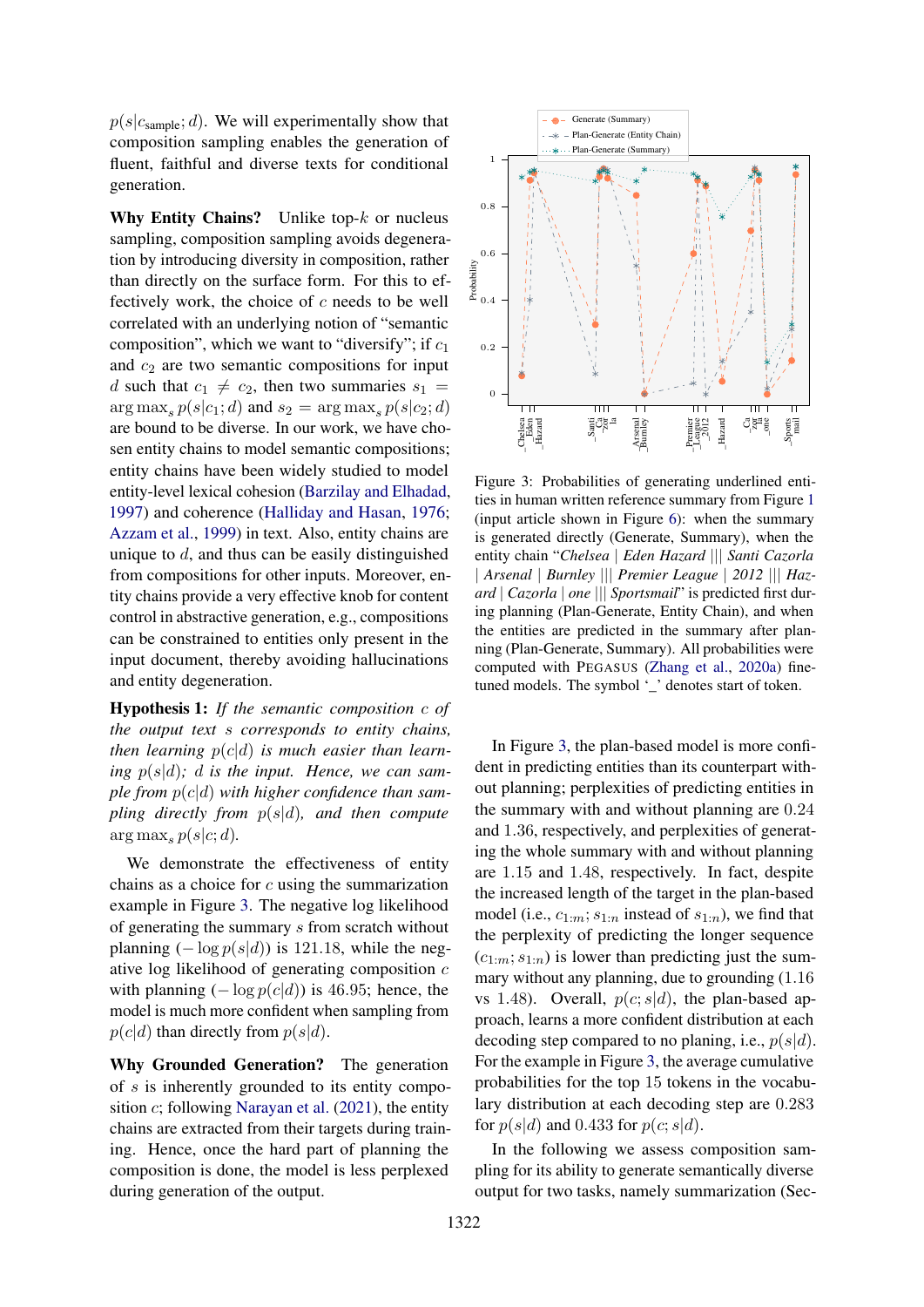tion [4\)](#page-4-0) and question generation (Section [5\)](#page-7-0).

## <span id="page-4-0"></span>4 Single Document Summarization

## 4.1 Datasets and Models

We evaluate our decoding strategy on two popular single document summarization datasets: CNN/DailyMail highlight generation [\(Hermann](#page-10-4) [et al.,](#page-10-4) [2015\)](#page-10-4) and XSum extreme summarization [\(Narayan et al.,](#page-11-10) [2018\)](#page-11-10), using the original train/validation/test splits. Inputs and outputs were truncated to 512 and 128 for XSum, and, 1,024 and 256 for CNN/DailyMail.<sup>[3](#page-4-1)</sup>

We conduct experiments with state-of-the-art pretrained models for summarization, namely PE-GASUS [\(Zhang et al.,](#page-12-1) [2020a\)](#page-12-1) and FROST [\(Narayan](#page-11-0) [et al.,](#page-11-0) [2021\)](#page-11-0). Our PEGASUS finetuned model generates summaries directly, whereas FROST generates the entity chain followed by the summary. In both cases we use large transformer architectures [\(Vaswani et al.,](#page-12-8) [2017\)](#page-12-8) with  $L = 16$ ,  $H = 1,024$ ,  $F = 4,096, A = 16$  (568M parameters), where L denotes the number of layers for encoder and decoder Transformer blocks, H is the hidden size,  $F$  the feed-forward layer size, and  $A$  the number of self-attention heads. Since this paper is proposing a decoding strategy, there is no need to train new summarization models. We use the publicly available PEGASUS and FROST checkpoints. Training details and model hyperparameters can be found in [Zhang et al.](#page-12-1) [\(2020a\)](#page-12-1) and [Narayan et al.](#page-11-0) [\(2021\)](#page-11-0).

All models are decoded with a beam size of 8 and a length-penalty of 0.8. For nucleus sampling and composition sampling, we use nucleus probability p set to  $0.95<sup>4</sup>$  $0.95<sup>4</sup>$  $0.95<sup>4</sup>$  For focus sampling [\(Aralikatte et al.,](#page-9-5) [2021\)](#page-9-5), we use  $k = 10,000$ .

### 4.2 Evaluation Metrics

We assess our decoding strategy for likelihood, fluency, relevance, faithfulness, and diversity, using both automatic and human evaluation. FROST models predict a plan in the form of an entity chain, followed by a summary. All evaluations, except likelihood, are done on the summary, while the predicted entity chains are stripped out. For each *diverse* decoding strategy, we sample 5 times for each test document and report the average.

Sequence Likelihood We report the perplexity of the generated sequence (i.e., entity chains concatenated with their summaries for planning models and summaries only for the others) using various decoding strategies.

Lexical Fluency and Relevance We report ROUGE-L F1 scores [\(Lin and Hovy,](#page-11-15) [2003\)](#page-11-15) against reference summaries.[5](#page-4-3)

Semantic Relevance We report *BERTScore* [\(Zhang et al.,](#page-12-6) [2020b\)](#page-12-6) which computes the contextual similarity between a candidate and its reference.

Faithfulness We follow [Maynez et al.](#page-11-5) [\(2020\)](#page-11-5) and report on textual entailment [\(Pasunuru and Bansal,](#page-11-16) [2018;](#page-11-16) [Falke et al.,](#page-10-10) [2019;](#page-10-10) [Kryscinski et al.,](#page-11-6) [2020\)](#page-11-6). In particular, we report the probability of a summary entailing (*Entailment*) its input document using a classifier trained by fine-tuning an uncased BERT-Large pretrained model [\(Devlin et al.,](#page-10-11) [2019\)](#page-10-11) on the Multi-NLI dataset [\(Williams et al.,](#page-12-11) [2018\)](#page-12-11).

We further assess faithfulness by humans. Our annotators, proficient in English, were tasked to read a document and then grade its summary on a scale of 1–4 (*entirely unfaithful*, *somewhat unfaithful*, *somewhat faithful*, and *entirely faithful*); a summary is "entirely faithful" if its content is fully supported or can be inferred from the document. We collected 3 ratings for each (document, summary) pair; we report average system ratings (across documents). With summaries deemed "somewhat unfaithful" and "somewhat faithful", annotators were asked to also specify what was faithful or unfaithful, to improve agreement.

Diversity We report the number of times (out) of five samples), a decoding technique is able to generate a completely new summary (*Unique*). We also use *Self-BLEU* [\(Zhu et al.,](#page-12-5) [2018;](#page-12-5) [Alihosseini](#page-9-1) [et al.,](#page-9-1) [2019\)](#page-9-1) to measure lexical diversity in the generated summaries. We consider all pairs of summaries out of 5 samples, and for each pair we compute the BLEU score [\(Papineni et al.,](#page-11-17) [2002\)](#page-11-17) considering one summary as a hypothesis and the other as a reference. We report the average BLEU score as the Self-BLEU of the document. The lower the Self-BLEU for a decoding strategy is, the better it is in generating a more diverse set of summaries.

<span id="page-4-1"></span><sup>&</sup>lt;sup>3</sup>We also experimented with MultiNews [\(Fabbri et al.,](#page-10-9) [2019\)](#page-10-9), a multi-document summarization dataset. Results can be found in the Appendix (Table [7\)](#page-13-0).

<span id="page-4-2"></span><sup>&</sup>lt;sup>4</sup>Results with different temperatures and nucleus probabilities for random sampling, nucleus sampling, and composition sampling are in Figure [4.](#page-8-0)

<span id="page-4-3"></span><sup>5</sup>We lowercased candidate and reference summaries and used pyrouge with parameters "-a -c 95 -m -n 4 -w 1.2."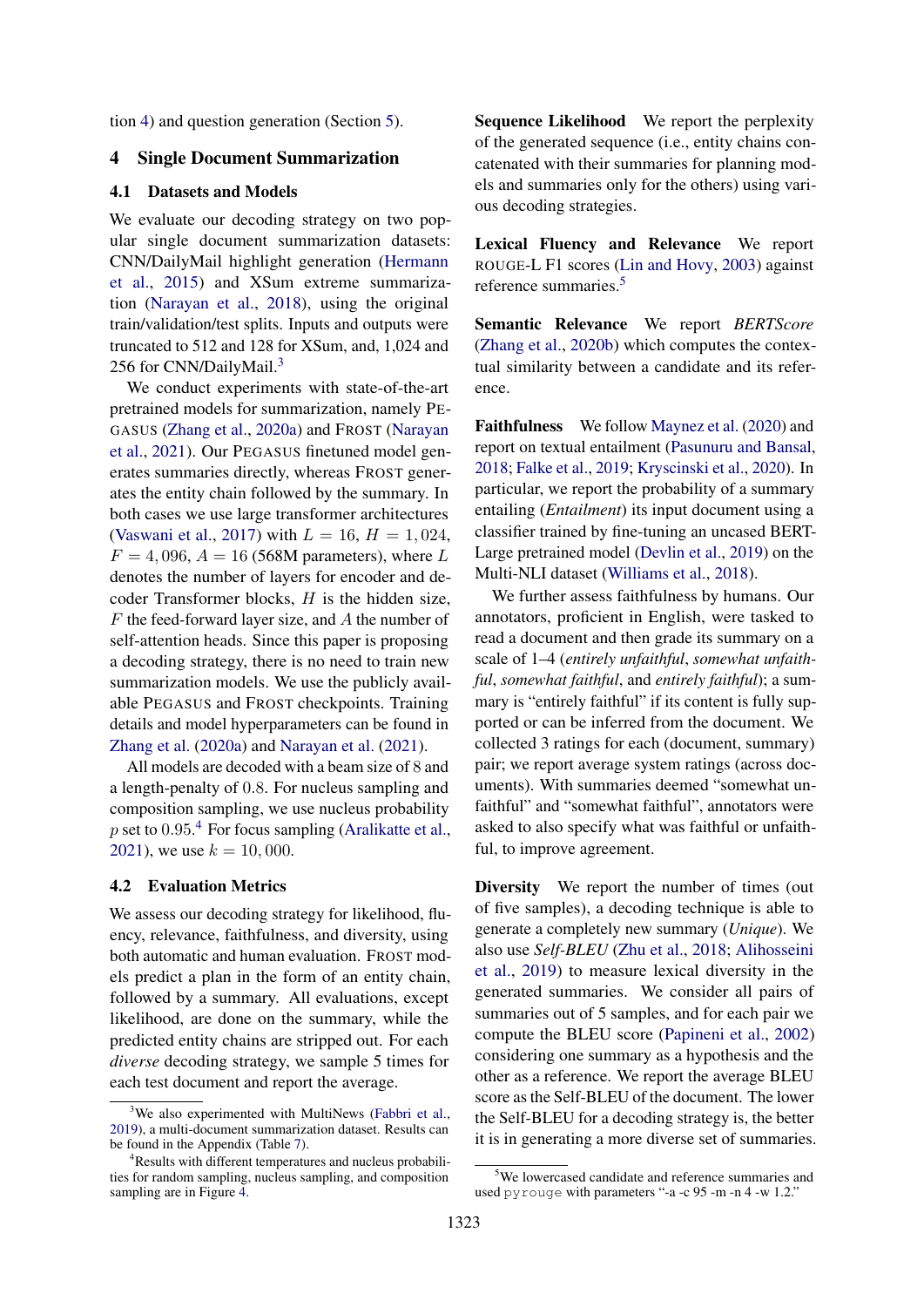<span id="page-5-0"></span>

|         | Model                               | <b>XSum</b> |                | CNN/DailyMail |                |                |       |
|---------|-------------------------------------|-------------|----------------|---------------|----------------|----------------|-------|
|         |                                     | R1          | R <sub>2</sub> | RL            | R <sub>1</sub> | R <sub>2</sub> | RL    |
|         | GSum (Dou et al., 2020)             | 45.40       | 21.89          | 36.67         | 45.94          | 22.32          | 42.48 |
|         | CTRLsum (He et al., 2020)           |             |                |               | 45.65          | 22.35          | 42.50 |
|         | FAME (Aralikatte et al., 2021)      | 45.31       | 22.75          | 37.46         | 42.95          | 20.79          | 39.90 |
| Single  | PEGASUS (Zhang et al., 2020a)       | 47.56       | 24.87          | 39.40         | 44.05          | 21.69          | 40.98 |
|         | FROST (Narayan et al., 2021)        | 47.80       | 25.06          | 39.76         | 45.11          | 22.11          | 42.01 |
|         | $FROST_{++}$ (Narayan et al., 2021) | 44.94       | 21.58          | 37.20         | 45.08          | 22.14          | 41.99 |
|         | Focus (FAME)                        | 42.76       | 19.89          | 34.97         |                |                |       |
|         | Nucleus (PEGASUS)                   | 38.49       | 16.57          | 30.99         | 36.27          | 15.10          | 33.46 |
| Diverse | Nucleus (FROST)                     | 40.26       | 17.83          | 32.49         | 38.49          | 15.71          | 35.49 |
|         | Composition (FROST)                 | 45.12       | 22.24          | 36.98         | 41.76          | 18.94          | 38.69 |
|         | Composition ( $FROST_{++}$ )        | 43.82       | 20.35          | 35.89         | 42.37          | 19.48          | 39.28 |

Table 1: Comparison of decoding strategies with ROUGE: single-best vs diverse decoding (we report averages over 5 samples). Best results in each block are bold-faced. See Table [5](#page-13-1) in the Appendix for more comparisons.

We propose two additional measures to capture semantic diversity in summaries: *Self-Entailment* and *Self-BERTScore*. Similar to Self-BLEU, we compute the Entailment score and BERTScore for each possible pair of summaries, respectively and report the average. A lower Self-Entailment value suggests that the generated summaries do not entail each other. Analogously, a low Self-BERTScore value indicates that the decoding technique is able to generate more contextually dissimilar summaries.

We further assess diversity by humans. Our annotators, proficient in English, again read two summaries (out of five samples) and then graded the pair on a scale of 1–4 (*identical*, *somewhat identical*, *somewhat diverse*, and *diverse*); the document was not shown in this assessment. Two summaries are "identical" if they are semantically equivalent, while the same information may be presented differently in the case of "somewhat identical". A "somewhat diverse" pair may introduce one or two new concepts or topics in one summary. A "diverse" pair should introduce new concepts or topics in each summary. We collected 3 ratings for each pair and report their average. This assessment was only done with single-sentence XSum summaries, in future work we will explore how to do this effectively for multi-sentence summaries.

Diversity and Faithfulness For summarization, diverse summaries are not meaningful if they are not faithful to the input. We propose EDNA, a novel measure for "Evaluating Diversity aNd fAithfulness" in summaries. EDNA is the harmonic mean of Entailment and (1−Self-Entailment); higher values of EDNA imply more faithful and diverse summaries. The reason EDNA relies on

Self-Entailment to measure diversity is because the faithfulness metric is also based on Entailment. This means that both components will be mapped to a score in a similar output space (i.e., they both yield values between 0 and 1 obtained through the same trained model), making it more likely to be properly balanced when mixed.

### 4.3 Results

Table [1](#page-5-0) presents ROUGE results on the XSum and CNN/DailyMail test sets. The top block includes results for models which employ maximizationbased decoding. GSum [\(Dou et al.,](#page-10-12) [2020\)](#page-10-12) is a stateof-the art system which decodes summaries guided by an an extractive model at test time. CTRLsum [\(He et al.,](#page-10-13) [2020\)](#page-10-13) controls the summarization output trough keywords and automatically extracted sentences. FAME [\(Aralikatte et al.,](#page-9-5) [2021\)](#page-9-5) uses a focus attention mechanism to encourage the decoder to proactively generate tokens that are similar or topical to the input document. As mentioned earlier FROST [\(Narayan et al.,](#page-11-0) [2021\)](#page-11-0) first generates an entity chain and then a summary while  $FROST_{++}$  is a constrained variant which restricts the predicted entities to those present in the document. We also show results for a vanilla PEGASUS model [\(Zhang](#page-12-1) [et al.,](#page-12-1) [2020a\)](#page-12-1) finetuned on our datasets.

The bottom block focuses on diverse decoding (we report averages across five samples). We show results with Focus sampling [\(Aralikatte et al.,](#page-9-5) [2021\)](#page-9-5) built on top of FAME, Nucleus sampling [\(Holtzman](#page-10-3) [et al.,](#page-10-3) [2020\)](#page-10-3) with PEGASUS and FROST, and our Composition sampling.

Table [2](#page-6-0) presents more detailed faithfulness and diversity results, on challenge sets consisting of 50 documents for each XSum and CNN/DailyMail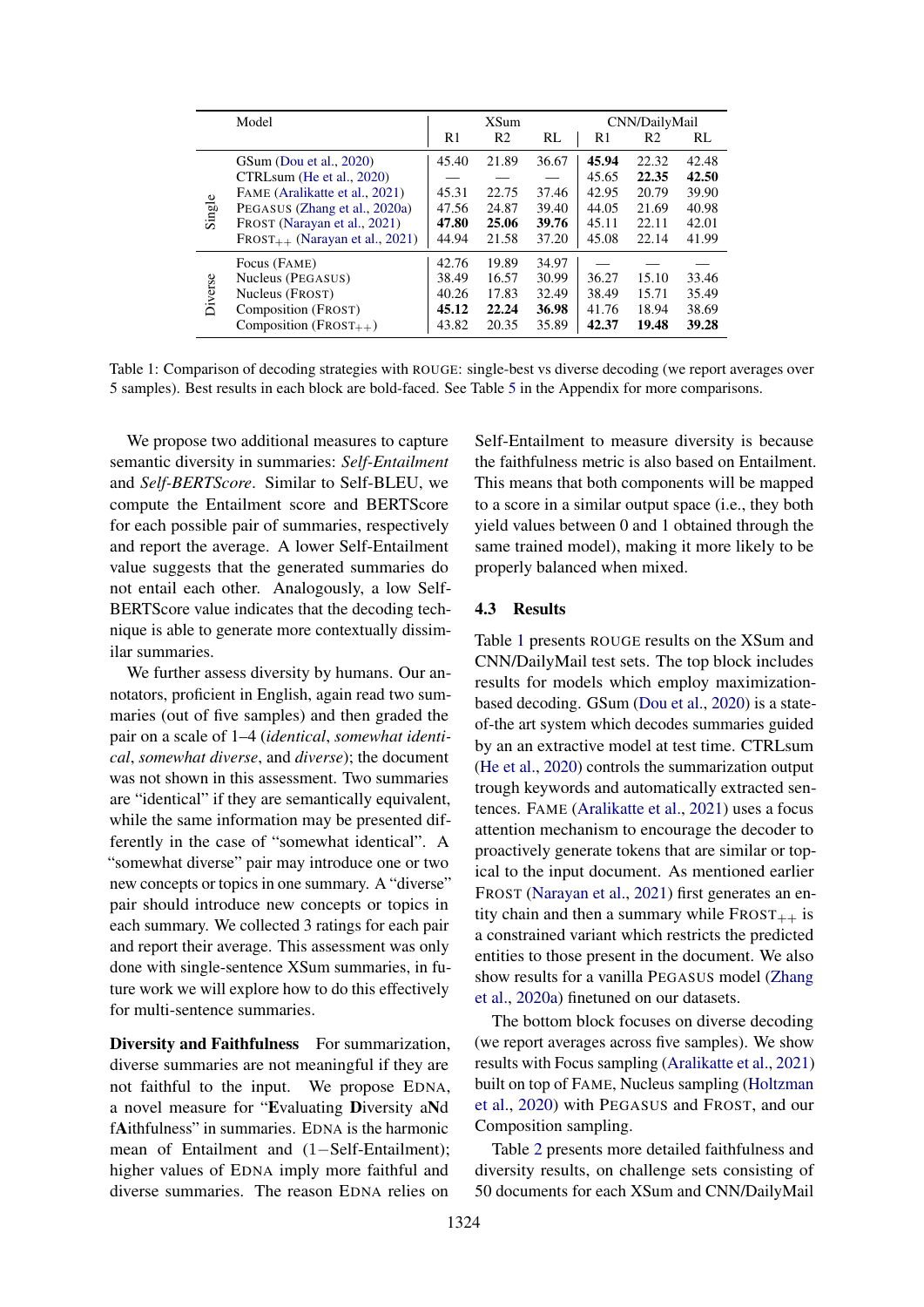<span id="page-6-0"></span>

|       |         | Models                       | ppl  | With Ref.<br>RL | <b>BSc</b> |      | Faithfulness<br>Ent Human |     |              | Diversity |      | Uniq S-BL S-Ent S-BSc Human | Div+Faith<br><b>EDNA</b> |
|-------|---------|------------------------------|------|-----------------|------------|------|---------------------------|-----|--------------|-----------|------|-----------------------------|--------------------------|
|       |         | <b>FAME</b>                  |      | 34.23           | 0.70       | 0.24 | 2.19                      |     |              |           |      |                             |                          |
|       | Single  | PEGASUS                      | 0.51 | 40.69           | 0.76       | 0.40 | 2.52                      |     |              |           |      |                             |                          |
|       |         | <b>FROST</b>                 | 0.31 | 40.90           | 0.75       | 0.37 | 2.63                      |     |              |           |      |                             |                          |
|       |         | $FROST_{++}$                 | 0.71 | 33.75           | 0.70       | 0.44 | 2.78                      |     |              |           |      |                             |                          |
| XSum  |         | Focus (FAME)                 |      | 29.19           | 0.66       | 0.23 | 1.88                      | 2.6 | $89.51$ 0.62 |           | 0.91 | 1.84                        | 0.09                     |
|       |         | Nucleus (PEGASUS)            | 1.47 | 31.10           | 0.68       | 0.24 | 2.00                      | 5.0 | 26.22 0.10   |           | 0.68 | 3.11                        | 0.30                     |
|       | Diverse | Nucleus (FROST)              | 0.83 | 33.81           | 0.71       | 0.22 | 2.11                      | 5.0 | 31.08 0.10   |           | 0.71 | 3.08                        | 0.27                     |
|       |         | Composition (FROST)          | 0.51 | 36.95           | 0.73       | 0.27 | 2.37                      |     | 58.94 0.17   |           | 0.79 | 2.73                        | 0.30                     |
|       |         | Composition ( $FROST_{++}$ ) | 0.74 | 33.87           | 0.70       | 0.43 | 2.75                      | 3.5 | 76.87 0.40   |           | 0.84 | 2.25                        | 0.35                     |
|       |         | PEGASUS                      | 0.35 | 36.09           | 0.65       | 0.70 | 3.78                      |     |              |           |      |                             |                          |
|       | Single  | FROST                        | 0.30 | 39.03           | 0.66       | 0.72 | 3.74                      |     |              |           |      |                             |                          |
| MONNC |         | $FROST_{++}$                 | 0.37 | 38.87           | 0.66       | 0.79 | 3.94                      |     |              |           |      |                             |                          |
|       |         | Nucleus (PEGASUS)            | 1.39 | 28.99           | 0.62       | 0.62 | 3.08                      | 5.0 | 26.99 0.03   |           | 0.63 |                             | 0.70                     |
|       |         | Nucleus (FROST)              | 1.04 | 31.58           | 0.63       | 0.56 | 3.08                      | 5.0 | 29.60 0.03   |           | 0.64 |                             | 0.66                     |
|       | Diverse | Composition (FROST)          | 0.52 | 35.06           | 0.64       | 0.59 | 3.45                      | 5.0 | 58.60 0.04   |           | 0.71 |                             | 0.66                     |
|       |         | Composition ( $FROST_{++}$ ) | 0.46 | 35.07           | 0.64       | 0.73 | 3.89                      | 4.9 | 62.81 0.07   |           | 0.72 |                             | 0.78                     |

Table 2: Likelihood, faithfulness and diversity results on 50 documents sampled from XSum and CNN/DailyMail each. We report on perplexity (ppl), Entailment (Ent), Uniqueness (Uniq), Self-BLEU (S-BL), Self-Entailment (S-Ent), Self-BERTScore (S-BSc) and EDNA scores, along with ROUGE (RL) and BERTScore (BSc) for comparison. We also report on human judgements for faithfulness and diversity. Additional R1 and R2 numbers can be found in the Appendix (Table [6\)](#page-13-2). Best results in the diverse block for each dataset are bold faced. Scores for singlebest decoded summaries are also presented for comparison. Focus (FAME) diverse predictions on CNN/DailyMail are not available. The lower the Self-\* metric is, the better the decoding method in generating diverse outputs.

summaries. We construct these challenge sets by randomly selecting documents whose reference summaries have non-extractive entity chains in them; an entity chain is extractive if all entities in it can be found in the input document. [Narayan](#page-11-0) [et al.](#page-11-0) [\(2021\)](#page-11-0) have found that models struggle to generate faithful summaries for documents with data-divergence issues [\(Dhingra et al.,](#page-10-14) [2019\)](#page-10-14). The same challenge sets were used for our human evaluations of faithfulness and diversity.

Composition Sampling is not as Performance Diminishing as Nucleus Sampling Single-best decoding for FROST achieves 39.76 ROUGE (RL) on XSum,; nucleus and composition sampling fare worse showing an average drop of 7.27 and 2.78, respectively. Similarly, for CNN/DailyMail, ROUGE drops for nucleus sampling by an average of 6.51 points, compared to an average drop of 3.28 points for composition sampling (with FROST). Nucleus sampling is even more damaging for non-plan based models, such as PEGASUS; we see an average drop of 8.59 and 7.30 ROUGE points on XSum and CNN/DailyMail. These gaps are slightly larger for the challenging subsets in Table [2](#page-6-0) which is expected due to the highly abstractive nature of the reference summaries therein.

On XSum, composition Sampling with

 $FROST_{++}$  performs slightly worse than with vanilla FROST in terms of ROUGE. This is due to the extreme abstractive nature of the XSum reference summaries [\(Maynez et al.,](#page-11-5) [2020\)](#page-11-5); as a result, a model is required to hallucinate factual content, that is not necessarily faithful to the input (see examples of XSum summaries in the Appendix, Figure [5\)](#page-14-0). But Composition( $FROST_{++}$ ) only keeps supported entities in the sampled plans giving rise to summaries which diverge from their reference. This is not the case with CNN/DailyMail which is mostly extractive and we see that ROUGE performance improves with Composition( $FROST_{++}$ ) in Table [1.](#page-5-0)

Composition Sampling is more Confident in its Predictions than Nucleus Sampling Perplexity for FROST predictions increases from 0.31 to 0.83 for nucleus sampling, but only to 0.51 for composition sampling, on XSum. PEGASUS shows an even larger increment in perplexity (from 0.51 to 1.47) for nucleus sampling. Similar patterns are observed for CNN/DailyMail summaries.

Composition(FROST  $_{++}$ ) is more perplexed when generating XSum summaries due to the reference summary divergence issue discussed earlier; perplexity increases from 0.51 to 0.74 compared to Composition(FROST). Interestingly, Composi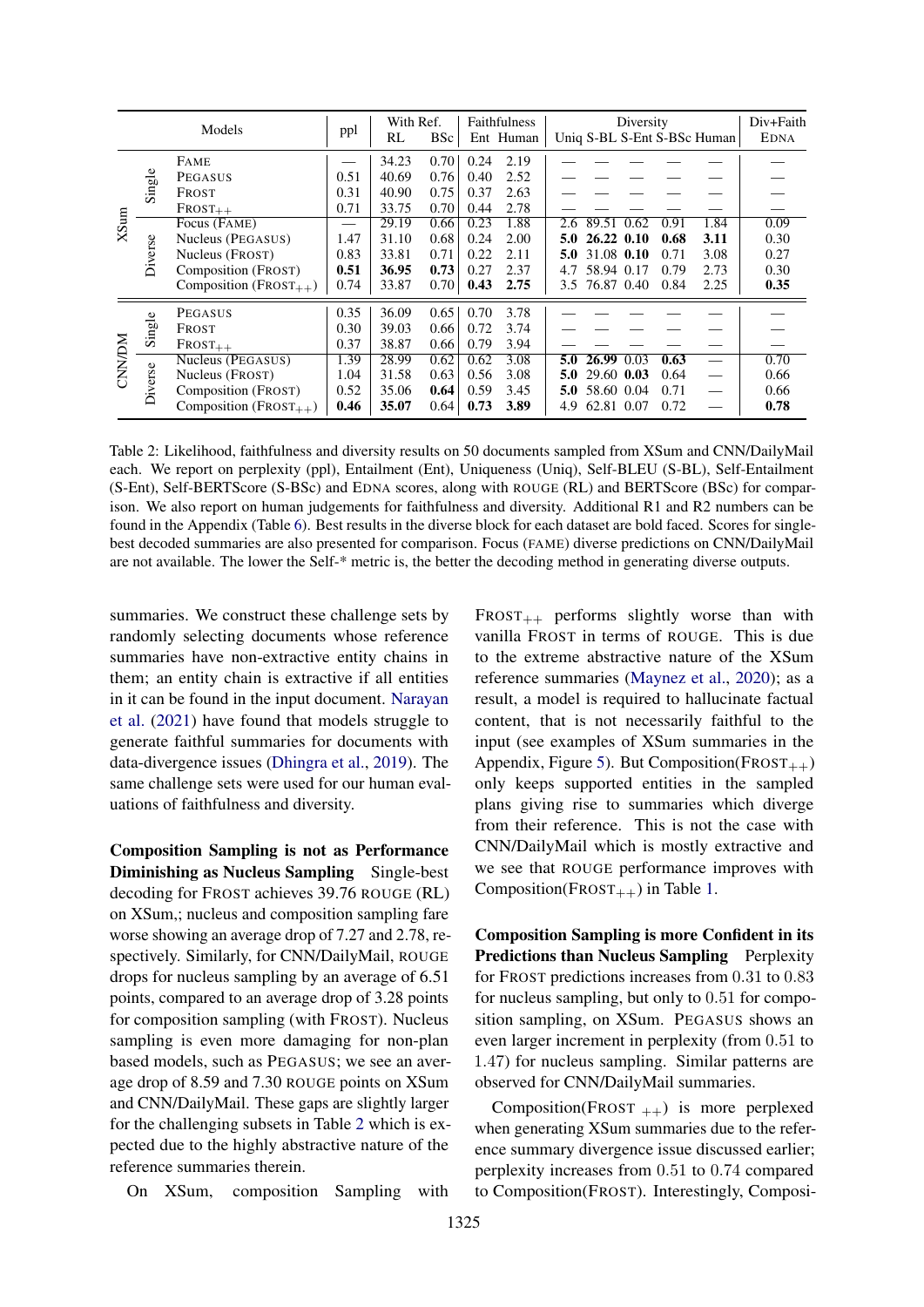$tion(FROST_{++})$  is almost as confident in generating diverse summaries as single-best beam decoding (FROST; perplexities of 0.71 vs 0.74 for XSum). Unsurprisingly, Composition( $FROST_{++}$ ) is more confident in generating CNN/DailyMail summaries than FROST (0.46 vs 0.52) due to their extractive nature.

Constrained Composition is Most Effective in Generating Meaningful Diverse Summaries It is no surprise that nucleus sampling is able to generate the most diverse summaries on both XSum and CNN/DailyMail (achieving best scores for Self-BLEU, Self-Entailment, Self-BERTScore, and diversity assessed by humans); however these summaries perform poorly on faithfulness measures. Composition( $FROST_{++}$ ) is most effective in generating faithful summaries, as demonstrated automatically (with best entailment scores on XSum and CNN/DailyMail) and by humans (with highest ratings on XSum and CNN/DailyMail); these summaries are also diverse achieving highest EDNA scores on both summarization datasets.

We also examined whether models differ in terms of faithfulness and diversity as rated by our participants. We carried out pairwise comparisons using one-way ANOVA with post-hoc Tukey HSD tests ( $p < 0.01$ ). The difference between Nucleus(PEGASUS) and Nucleus(FROST) is not significant. Nucleus(PEGASUS) was also not significantly more faithful than Focus(FAME) for XSum summaries. All other pairwise differences were significant for both faithfulness and diversity.

In sum, our results demonstrate that composition sampling is a better alternative to nucleus or focus sampling for generating meaningful diverse summaries. Figure [1](#page-1-0) presents summaries from different decoding strategies for a CNN/DailyMail article. Other example predictions for XSum and CNN/DailyMail articles can be found in the Appendix (Figures [5](#page-14-0)[–9\)](#page-18-0).

Faithfulness and Diversity Metrics Correlate with Human Judgements We estimate the extent to which automatic metrics of faithfulness and diversity correlate with human ratings (using Spearman's rank correlation coefficient) in Table [3.](#page-7-1) In line with previous work [\(Maynez et al.,](#page-11-5) [2020;](#page-11-5) [Kryscinski et al.,](#page-11-18) [2019\)](#page-11-18), we find that entailment scores are best correlated with faithfulness (moderate,  $0.40 \le r \le 0.59$ ). Like Self-BLUE, Self-Entailment and Self-BERTScore are also strongly

<span id="page-7-1"></span>

| Metric              | Faithfulness | Diversity |
|---------------------|--------------|-----------|
| ROUGE-L             | 0.197        | $-0.164$  |
| <b>BERTScore</b>    | 0.209        | $-0.195$  |
| Entailment          | 0.588        | $-0.067$  |
| 1 - Self-BLEU       | $-0.208$     | 0.880     |
| 1 - Self-Entailment | $-0.187$     | 0.771     |
| 1 - Self-BERTScore  | $-0.198$     | 0.873     |
| <b>EDNA</b>         | 0.482        | 0.174     |

Table 3: Different automatic metrics and their correlation against human assessments using Spearman's rank coefficient.

correlated with diversity ratings. Compared to other metrics which capture a single dimension, EDNA is positively correlated with both dimensions of diversity *and* faithfulness.

Finally, in Figure [4,](#page-8-0) we plot faithfulness and diversity scores for different decoding strategies with varying temperatures and nucleus probabilities. We find that summaries sampled with Composi $tion(FROST_{++})$  are consistently more faithful than single-best Beam(FROST) summaries, but worse than summaries decoded with Beam(FROST<sub>++</sub>). Summaries sampled with Composition( $FROST_{++}$ ) achieve the best EDNA score (with  $p = 0.95$ ) amongst all diverse decoding strategies.

## <span id="page-7-0"></span>5 Question Generation

### 5.1 Dataset and Metrics

Question generation is often conceptualized as the task of generating a question from a passageanswer pair [\(Zhou et al.,](#page-12-0) [2017\)](#page-12-0). We experiment on SQuAD [\(Rajpurkar et al.,](#page-11-11) [2016\)](#page-11-11) and use the split of [Zhou et al.](#page-12-0) [\(2017\)](#page-12-0) consisting of 86,635, 8,965, and 8,964 source-target pairs for training, validation, and testing, respectively. $6$  We follow [Cho](#page-9-8) [et al.](#page-9-8) [\(2019\)](#page-9-8) and report BLEU-4 (Top-1, the singlebest accuracy), Oracle (Top-5, the best accuracy among the 5-sampled hypotheses), and Self-BLEU (as defined in Section [4\)](#page-4-0).

### 5.2 Results

For our question generation experiments we also compare models which employ single-best decoding against models which adopt diverse decoding techniques. The top block in Table [4](#page-8-1) presents results for NQG++ [\(Zhou et al.,](#page-12-0) [2017\)](#page-12-0), a pointer generator-based model, CP+GSA [\(Zhao et al.,](#page-12-12)

<span id="page-7-2"></span><sup>&</sup>lt;sup>6</sup>We also experimented with the split of [Du et al.](#page-10-15)  $(2017)$ . Results can be found in the Appendix (Table [8\)](#page-13-3).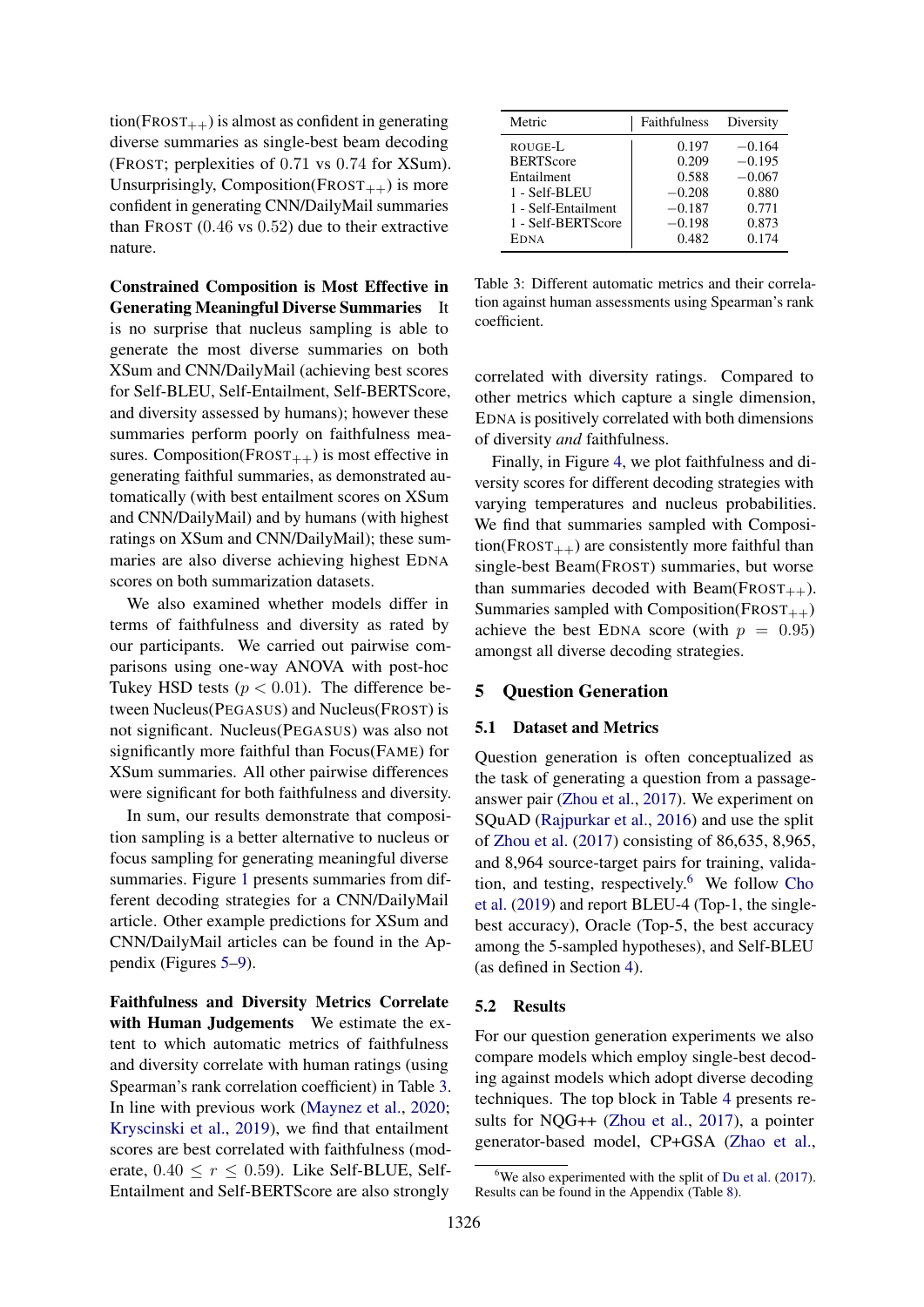<span id="page-8-0"></span>

Figure 4: Perplexity, entailment, self-entailment and EDNA scores on the CNN/DailyMail challenge set (Table [2\)](#page-6-0) with varying temperatures (for random sampling) and nucleus Probabilities (for nucleus and composition sampling). For each diverse decoding strategy, we sample 5 times per document and report the average.

<span id="page-8-1"></span>

|                | Models                         | T1    | <b>T5</b>         | $S-BL$ |
|----------------|--------------------------------|-------|-------------------|--------|
|                | NOG++ (Zhou et al., 2017)      | 13.27 |                   |        |
| $g$ le         | MCP+GSA (Zhao et al., 2018)    | 16.85 |                   |        |
| Sin            | PEGASUS (Zhang et al., 2020a)  | 22.17 |                   |        |
|                | FROST (Narayan et al., 2021)   | 21.04 |                   |        |
|                | top- $k$ Sampling              |       | 11.53 17.65 45.99 |        |
|                | Diverse Beam Search            | 13.38 | 18.30             | 74.80  |
|                | Mixture Decoder (Shen et al.)  | 15.17 | 21.97             | 58.73  |
|                | Mixture Selector (Cho et al.)  | 15.67 | 22.45             | 59.82  |
| <b>Diverse</b> | Mixture Selector (Wang et al.) | 15.34 | 21.15             | 54.18  |
|                | Nucleus (PEGASUS)              |       | 12.05   24.72     | 30.64  |
|                | Nucleus (FROST)                | 10.64 | 22.49             | 25.50  |
|                | Composition (FROST)            |       | 17.16 27.04       | 61.68  |
|                | Composition ( $FROST_{++}$ )   | 18.77 | 26.60             | 74.89  |

Table 4: Comparison of different decoding techniques on question generation. We report on BLEU-4 Top-1 accuracy (T1) and Top-5 (T5), and Self-BLEU (S-BL). Results for diverse decoding comparison models are taken from [Wang et al.](#page-12-14) [\(2020\)](#page-12-14). Best results in each block are bold-faced.

[2018\)](#page-12-12), a model which combines a pointer mechanism with a gated self-attention encoder, and finetuned PEGASUS and FROST models. The second block in the table contains several diverse decoding approaches including top-k sampling [\(Fan et al.,](#page-10-2) [2018\)](#page-10-2), diverse beam search [\(Vijayakumar et al.,](#page-12-15) [2018\)](#page-12-15), mixture decoding [\(Shen et al.,](#page-12-13) [2019\)](#page-12-13) and mixture content selection [\(Cho et al.,](#page-9-8) [2019;](#page-9-8) [Wang](#page-12-14) [et al.,](#page-12-14) [2020\)](#page-12-14). We compare these models against nucleus sampling with PEGASUS and FROST, and composition sampling with FROST.

As in our summarization experiments, we observe that composition sampling is not as performance diminishing as nucleus sampling, in terms BLEU. FROST achieves a BLEU of 21.04 (top-1) in the single-best decoding setting; in comparison, BLEU drops for nucleus sampling by 10.40 points (on average), and 2.27 points only for composition sampling ( $FROST_{++}$ ). Nucleus sampled questions achieve the best pairwise diversity scores (Self-BLEU of 25.50), but very low BLEU Top-1 score

of 10.64. Composition sampled questions are less diverse then other methods, but outperform all baselines on Top-1 and Oracle metrics. Poor diversity (in terms of Self-BLEU) in composition sampled questions can be attributed to two limitations: (a) SQuAD questions are mostly extractive, and (b) questions are generated conditioned on the passage *and* the answer spans; leaving limited scope for models to generate diverse questions. An example in the Appendix (Figure [11\)](#page-20-0) demonstrates the effectiveness of composition sampling in generating accurate and diverse questions compared to other sampling methods.<sup>[7](#page-8-2)</sup>

## 6 Conclusion

We proposed Composition Sampling, a simple yet effective decoding method for faithful and diverse conditional generation. Our method is straightforward to implement and does not require any external system to augment the input during inference. Our experiments demonstrate that it is currently the best available decoding strategy for generating diverse and meaningful output. We also introduced Self-Entailment and Self-BERTScore, to automatically compute semantic diversity in summaries, and, EDNA, for jointly measuring faithfulness and diversity.

## Acknowledgements

We thank the reviewers, the ARR action editor, and the senior area chair for their valuable feedback. We would like to thank Ryan McDonald, Ankur Parikh, and Slav Petrov for their insightful comments. Many thanks also to Ashwin Kakarla and his team for their help with the human evaluation.

<span id="page-8-2"></span> $7$ Detailed comparative error analysis to [Cho et al.](#page-9-8) [\(2019\)](#page-9-8) and [Wang et al.](#page-12-14) [\(2020\)](#page-12-14) was not possible as their predictions are not publicly available.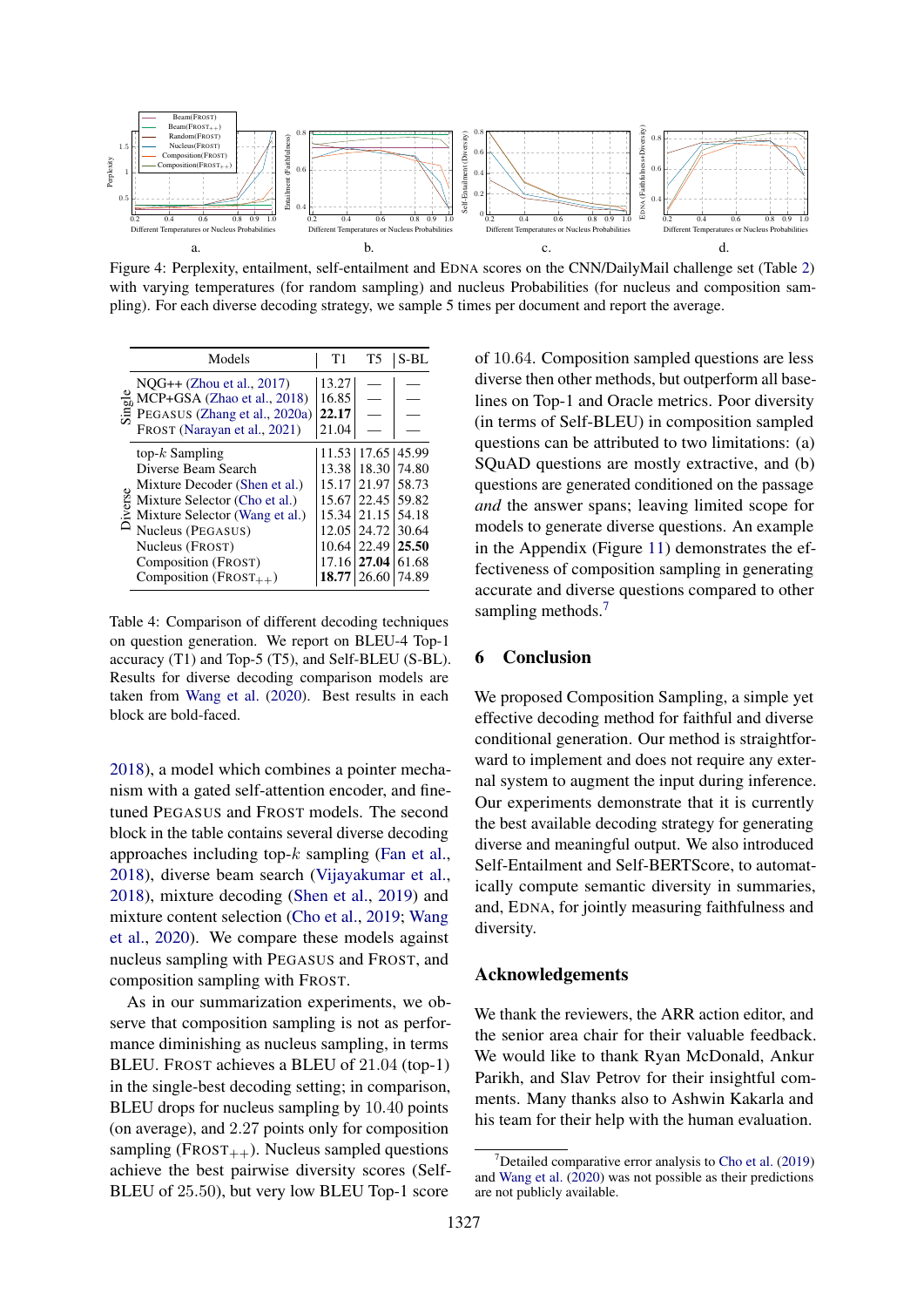## Ethical Considerations

The nature of text generation leads to multiple ethical considerations when considering applications. The main failure mode is that the model can learn to mimic target properties in the training data that are not desirable.

Faithfulness and Factuality Since models create new text, there is the danger that they may neither be faithful to the source material nor factual. This can be exacerbated when the data itself has highly abstractive targets, which require the model to generate words not seen in the source material during training. This often leads the model to generate content inconsistent with the source material [\(Maynez et al.,](#page-11-5) [2020;](#page-11-5) [Kryscinski et al.,](#page-11-6) [2020;](#page-11-6) [Gabriel et al.,](#page-10-16) [2021\)](#page-10-16).

Trustworthy Data If the data itself is not trustworthy (comes from suspect or malicious sources) the model will naturally become untrustworthy as it will ultimately learn the language and topics of the training data. For instance, if the training data is about Obama birther conspiracies, and the model is asked to generate information about the early life of Obama, there is a risk that false claims will be predicted by the model.

Bias in Data Similarly, biases in the data around gender, race, etc., risk being propagated in the model predictions, which is common for most NLP tasks. This is especially true when the models are trained from non-contemporary data that do not represent current norms and practices [\(Blodgett](#page-9-9) [et al.,](#page-9-9) [2020\)](#page-9-9).

The above considerations are non-malicious, in that the model is merely learning to behave as its underlying source material. If users of such models are not aware of these issues and do not account for them, e.g., with better data selection and evaluation, then the generated text can be damaging.

Generation models can also be misused in malicious ways. These include generating fake news, spam, and other text meant to mislead large sections of the general population.

### References

- <span id="page-9-4"></span>David H. Ackley, Geoffrey E. Hinton, and Terrence J. Sejnowski. 1985. A learning algorithm for Boltzmann machines. *Cognitive Science*, 9:147–169.
- <span id="page-9-1"></span>Danial Alihosseini, Ehsan Montahaei, and Mahdieh Soleymani Baghshah. 2019. [Jointly measuring diver-](https://doi.org/10.18653/v1/W19-2311)

[sity and quality in text generation models.](https://doi.org/10.18653/v1/W19-2311) In *Proceedings of the Workshop on Methods for Optimizing and Evaluating Neural Language Generation*, pages 90–98, Minneapolis, Minnesota. Association for Computational Linguistics.

- <span id="page-9-5"></span>Rahul Aralikatte, Shashi Narayan, Joshua Maynez, Sascha Rothe, and Ryan McDonald. 2021. [Focus at](https://doi.org/10.18653/v1/2021.acl-long.474)[tention: Promoting faithfulness and diversity in sum](https://doi.org/10.18653/v1/2021.acl-long.474)[marization.](https://doi.org/10.18653/v1/2021.acl-long.474) In *Proceedings of the 59th Annual Meeting of the Association for Computational Linguistics and the 11th International Joint Conference on Natural Language Processing (Volume 1: Long Papers)*, pages 6078–6095, Online. Association for Computational Linguistics.
- <span id="page-9-7"></span>Saliha Azzam, Kevin Humphreys, and Robert Gaizauskas. 1999. [Using coreference chains](https://aclanthology.org/W99-0211) [for text summarization.](https://aclanthology.org/W99-0211) In *Coreference and Its Applications*.
- <span id="page-9-2"></span>Dzmitry Bahdanau, Kyunghyun Cho, and Yoshua Bengio. 2015. Neural machine translation by jointly learning to align and translate. *CoRR*, abs/1409.0473.
- <span id="page-9-0"></span>Loïc Barrault, Magdalena Biesialska, Ondřej Bojar, Marta R. Costa-jussà, Christian Federmann, Yvette Graham, Roman Grundkiewicz, Barry Haddow, Matthias Huck, Eric Joanis, Tom Kocmi, Philipp Koehn, Chi-kiu Lo, Nikola Ljubešic, Christof ´ Monz, Makoto Morishita, Masaaki Nagata, Toshiaki Nakazawa, Santanu Pal, Matt Post, and Marcos Zampieri. 2020. [Findings of the 2020 conference on](https://aclanthology.org/2020.wmt-1.1) [machine translation \(WMT20\).](https://aclanthology.org/2020.wmt-1.1) In *Proceedings of the Fifth Conference on Machine Translation*, pages 1–55, Online. Association for Computational Linguistics.
- <span id="page-9-6"></span>Regina Barzilay and Michael Elhadad. 1997. [Using](https://aclanthology.org/W97-0703) [lexical chains for text summarization.](https://aclanthology.org/W97-0703) In *Intelligent Scalable Text Summarization*.
- <span id="page-9-9"></span>Su Lin Blodgett, Solon Barocas, Hal Daumé III, and Hanna Wallach. 2020. [Language \(technology\) is](https://doi.org/10.18653/v1/2020.acl-main.485) [power: A critical survey of "bias" in NLP.](https://doi.org/10.18653/v1/2020.acl-main.485) In *Proceedings of the 58th Annual Meeting of the Association for Computational Linguistics*, pages 5454– 5476, Online. Association for Computational Linguistics.
- <span id="page-9-3"></span>Yining Chen, Sorcha Gilroy, Andreas Maletti, Jonathan May, and Kevin Knight. 2018. [Recurrent neural](https://doi.org/10.18653/v1/N18-1205) [networks as weighted language recognizers.](https://doi.org/10.18653/v1/N18-1205) In *Proceedings of the 2018 Conference of the North American Chapter of the Association for Computational Linguistics: Human Language Technologies, Volume 1 (Long Papers)*, pages 2261–2271, New Orleans, Louisiana. Association for Computational Linguistics.
- <span id="page-9-8"></span>Jaemin Cho, Minjoon Seo, and Hannaneh Hajishirzi. 2019. [Mixture content selection for diverse se](https://doi.org/10.18653/v1/D19-1308)[quence generation.](https://doi.org/10.18653/v1/D19-1308) In *Proceedings of the 2019 Conference on Empirical Methods in Natural Language*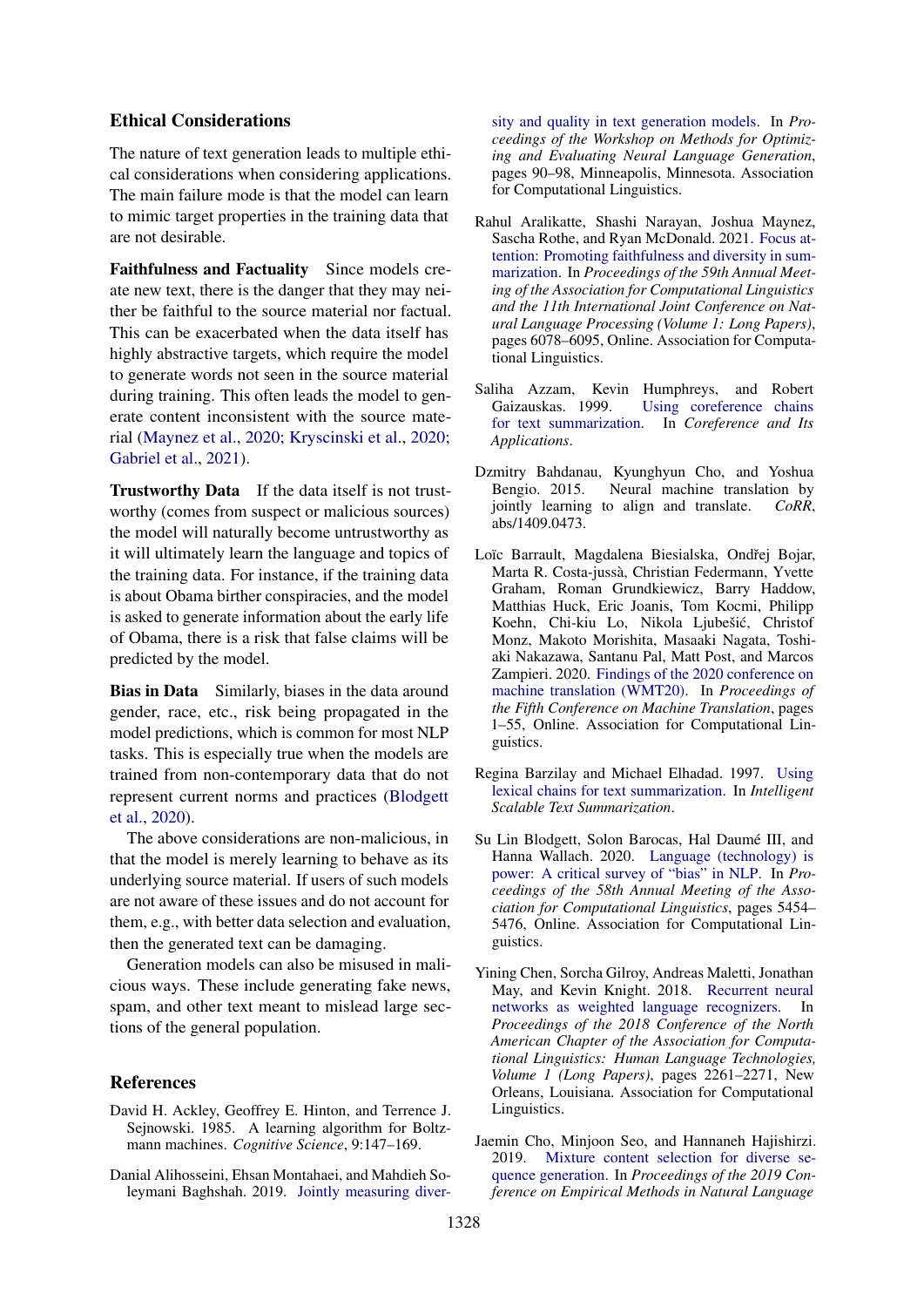*Processing and the 9th International Joint Conference on Natural Language Processing (EMNLP-IJCNLP)*, pages 3121–3131, Hong Kong, China. Association for Computational Linguistics.

- <span id="page-10-11"></span>Jacob Devlin, Ming-Wei Chang, Kenton Lee, and Kristina Toutanova. 2019. BERT: Pre-training of deep bidirectional transformers for language understanding. In *Proceedings of the 2019 Conference of the North American Chapter of the Association for Computational Linguistics: Human Language Technologies*, pages 4171–4186, Minneapolis, Minnesota. Association for Computational Linguistics.
- <span id="page-10-14"></span>Bhuwan Dhingra, Manaal Faruqui, Ankur Parikh, Ming-Wei Chang, Dipanjan Das, and William Cohen. 2019. [Handling divergent reference texts when](https://doi.org/10.18653/v1/P19-1483) [evaluating table-to-text generation.](https://doi.org/10.18653/v1/P19-1483) In *Proceedings of the 57th Annual Meeting of the Association for Computational Linguistics*, pages 4884–4895, Florence, Italy. Association for Computational Linguistics.
- <span id="page-10-0"></span>Li Dong, Nan Yang, Wenhui Wang, Furu Wei, Xiaodong Liu, Yu Wang, Jianfeng Gao, Ming Zhou, and Hsiao-Wuen Hon. 2019. Unified language model pre-training for natural language understanding and generation. In H. Wallach, H. Larochelle, A. Beygelzimer, F. Alché-Buc, E. Fox, and R. Garnett, editors, *Advances in Neural Information Processing Systems 32*, pages 13042–13054. Curran Associates, Inc.
- <span id="page-10-12"></span>Zi-Yi Dou, Pengfei Liu, Hiroaki Hayashi, Zhengbao Jiang, and Graham Neubig. 2020. [Gsum: A general](http://arxiv.org/abs/2010.08014) [framework for guided neural abstractive summariza](http://arxiv.org/abs/2010.08014)[tion.](http://arxiv.org/abs/2010.08014)
- <span id="page-10-15"></span>Xinya Du, Junru Shao, and Claire Cardie. 2017. [Learn](https://doi.org/10.18653/v1/P17-1123)[ing to ask: Neural question generation for reading](https://doi.org/10.18653/v1/P17-1123) [comprehension.](https://doi.org/10.18653/v1/P17-1123) In *Proceedings of the 55th Annual Meeting of the Association for Computational Linguistics (Volume 1: Long Papers)*, pages 1342–1352, Vancouver, Canada. Association for Computational Linguistics.
- <span id="page-10-9"></span>Alexander Fabbri, Irene Li, Tianwei She, Suyi Li, and Dragomir Radev. 2019. [Multi-news: A large-scale](https://doi.org/10.18653/v1/P19-1102) [multi-document summarization dataset and abstrac](https://doi.org/10.18653/v1/P19-1102)[tive hierarchical model.](https://doi.org/10.18653/v1/P19-1102) In *Proceedings of the 57th Annual Meeting of the Association for Computational Linguistics*, pages 1074–1084, Florence, Italy. Association for Computational Linguistics.
- <span id="page-10-10"></span>Tobias Falke, Leonardo F. R. Ribeiro, Prasetya Ajie Utama, Ido Dagan, and Iryna Gurevych. 2019. [Ranking generated summaries by correctness: An in](https://doi.org/10.18653/v1/P19-1213)[teresting but challenging application for natural lan](https://doi.org/10.18653/v1/P19-1213)[guage inference.](https://doi.org/10.18653/v1/P19-1213) In *Proceedings of the 57th Annual Meeting of the Association for Computational Linguistics*, pages 2214–2220, Florence, Italy. Association for Computational Linguistics.
- <span id="page-10-2"></span>Angela Fan, Mike Lewis, and Yann Dauphin. 2018. [Hi](https://doi.org/10.18653/v1/P18-1082)[erarchical neural story generation.](https://doi.org/10.18653/v1/P18-1082) In *Proceedings*

*of the 56th Annual Meeting of the Association for Computational Linguistics (Volume 1: Long Papers)*, pages 889–898, Melbourne, Australia. Association for Computational Linguistics.

- <span id="page-10-6"></span>Jessica Ficler and Yoav Goldberg. 2017. [Controlling](https://doi.org/10.18653/v1/W17-4912) [linguistic style aspects in neural language genera](https://doi.org/10.18653/v1/W17-4912)[tion.](https://doi.org/10.18653/v1/W17-4912) In *Proceedings of the Workshop on Stylistic Variation*, pages 94–104, Copenhagen, Denmark. Association for Computational Linguistics.
- <span id="page-10-16"></span>Saadia Gabriel, Asli Celikyilmaz, Rahul Jha, Yejin Choi, and Jianfeng Gao. 2021. [GO FIGURE: A](https://doi.org/10.18653/v1/2021.findings-acl.42) [meta evaluation of factuality in summarization.](https://doi.org/10.18653/v1/2021.findings-acl.42) In *Findings of the Association for Computational Linguistics: ACL-IJCNLP 2021*, pages 478–487, Online. Association for Computational Linguistics.
- <span id="page-10-5"></span>Jiatao Gu, Zhengdong Lu, Hang Li, and Victor O.K. Li. 2016. [Incorporating copying mechanism in](https://doi.org/10.18653/v1/P16-1154) [sequence-to-sequence learning.](https://doi.org/10.18653/v1/P16-1154) In *Proceedings of the 54th Annual Meeting of the Association for Computational Linguistics (Volume 1: Long Papers)*, pages 1631–1640, Berlin, Germany. Association for Computational Linguistics.
- <span id="page-10-8"></span>M. A. K. Halliday and Ruqaiya Hasan. 1976. *Cohesion in English*. Longman, London.
- <span id="page-10-1"></span>Tatsunori B. Hashimoto, Hugh Zhang, and Percy Liang. 2019. [Unifying human and statistical evaluation for](https://doi.org/10.18653/v1/N19-1169) [natural language generation.](https://doi.org/10.18653/v1/N19-1169) In *Proceedings of the 2019 Conference of the North American Chapter of the Association for Computational Linguistics: Human Language Technologies, Volume 1 (Long and Short Papers)*, pages 1689–1701, Minneapolis, Minnesota. Association for Computational Linguistics.
- <span id="page-10-13"></span>Junxian He, Wojciech Kryściński, Bryan McCann, Nazneen Rajani, and Caiming Xiong. 2020. [Ctrl](http://arxiv.org/abs/2012.04281)[sum: Towards generic controllable text summariza](http://arxiv.org/abs/2012.04281)[tion.](http://arxiv.org/abs/2012.04281)
- <span id="page-10-4"></span>Karl Moritz Hermann, Tomas Kocisky, Edward Grefenstette, Lasse Espeholt, Will Kay, Mustafa Suleyman, and Phil Blunsom. 2015. Teaching machines to read and comprehend. In C. Cortes, N. D. Lawrence, D. D. Lee, M. Sugiyama, and R. Garnett, editors, *Advances in Neural Information Processing Systems 28*, pages 1693–1701. Curran Associates, Inc.
- <span id="page-10-3"></span>Ari Holtzman, Jan Buys, Li Du, Maxwell Forbes, and Yejin Choi. 2020. [The curious case of neural text de](https://openreview.net/forum?id=rygGQyrFvH)[generation.](https://openreview.net/forum?id=rygGQyrFvH) In *International Conference on Learning Representations*.
- <span id="page-10-7"></span>Ari Holtzman, Jan Buys, Maxwell Forbes, Antoine Bosselut, David Golub, and Yejin Choi. 2018. [Learning to write with cooperative discriminators.](https://doi.org/10.18653/v1/P18-1152) In *Proceedings of the 56th Annual Meeting of the Association for Computational Linguistics (Volume 1: Long Papers)*, pages 1638–1649, Melbourne, Australia. Association for Computational Linguistics.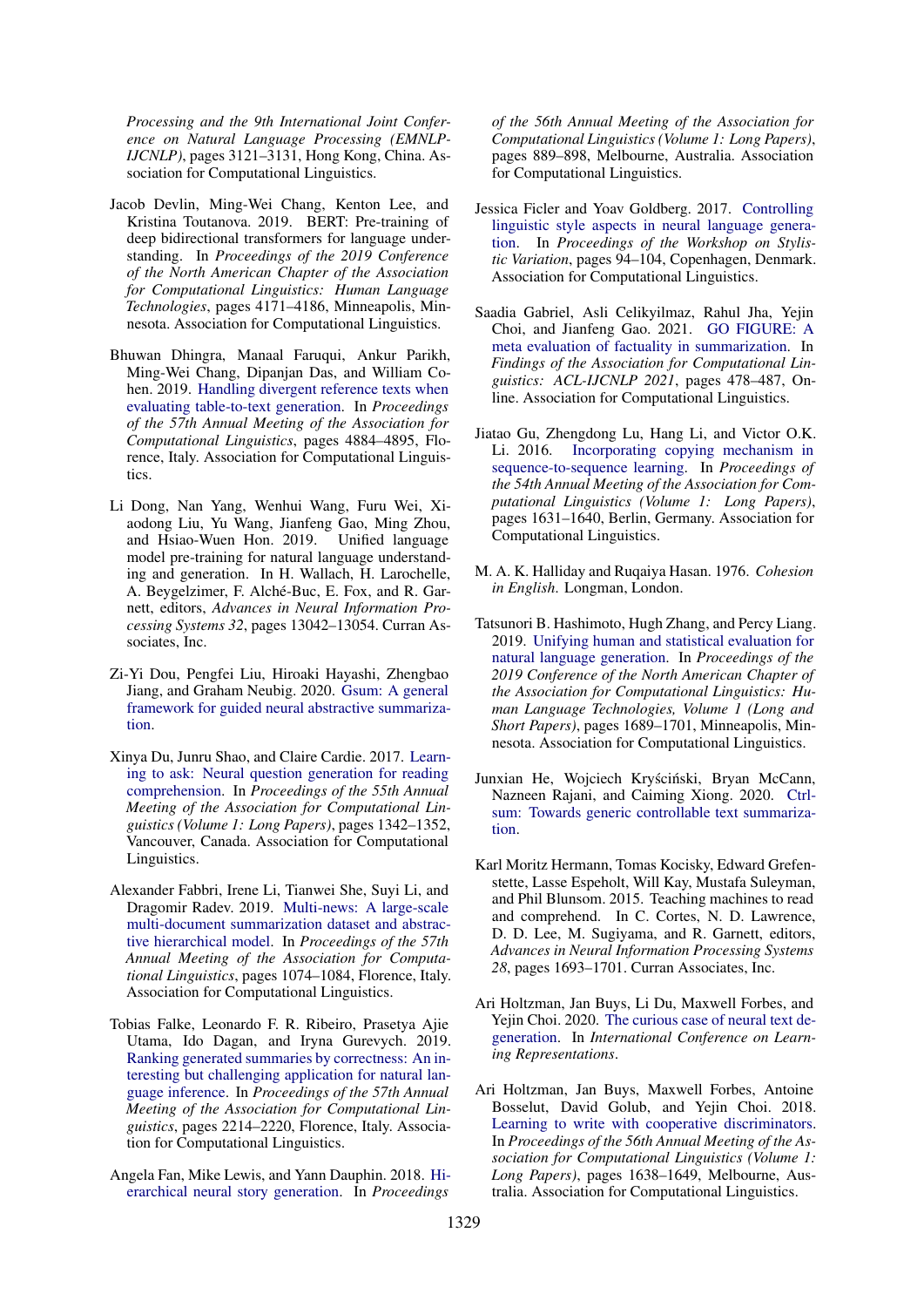- <span id="page-11-18"></span>Wojciech Kryscinski, Nitish Shirish Keskar, Bryan Mc-Cann, Caiming Xiong, and Richard Socher. 2019. [Neural text summarization: A critical evaluation.](https://doi.org/10.18653/v1/D19-1051) In *Proceedings of the 2019 Conference on Empirical Methods in Natural Language Processing and the 9th International Joint Conference on Natural Language Processing (EMNLP-IJCNLP)*, pages 540– 551, Hong Kong, China. Association for Computational Linguistics.
- <span id="page-11-6"></span>Wojciech Kryscinski, Bryan McCann, Caiming Xiong, and Richard Socher. 2020. [Evaluating the factual](https://doi.org/10.18653/v1/2020.emnlp-main.750) [consistency of abstractive text summarization.](https://doi.org/10.18653/v1/2020.emnlp-main.750) In *Proceedings of the 2020 Conference on Empirical Methods in Natural Language Processing (EMNLP)*, pages 9332–9346, Online. Association for Computational Linguistics.
- <span id="page-11-4"></span>Mike Lewis, Yinhan Liu, Naman Goyal, Marjan Ghazvininejad, Abdelrahman Mohamed, Omer Levy, Ves Stoyanov, and Luke Zettlemoyer. 2019. BART: Denoising sequence-to-sequence pretraining for natural language generation, translation, and comprehension. *CoRR*, abs/1910.13461.
- <span id="page-11-7"></span>Jiwei Li, Will Monroe, Alan Ritter, Dan Jurafsky, Michel Galley, and Jianfeng Gao. 2016. [Deep rein](https://doi.org/10.18653/v1/D16-1127)[forcement learning for dialogue generation.](https://doi.org/10.18653/v1/D16-1127) In *Proceedings of the 2016 Conference on Empirical Methods in Natural Language Processing*, pages 1192– 1202, Austin, Texas. Association for Computational Linguistics.
- <span id="page-11-15"></span>Chin Yew Lin and Eduard Hovy. 2003. Automatic evaluation of summaries using n-gram co-occurrence statistics. In *Proceedings of the 2003 Human Language Technology Conference of the North American Chapter of the Association for Computational Linguistics*, pages 150–157.
- <span id="page-11-1"></span>Inderjeet Mani. 2001. *Automatic summarization*, volume 3. John Benjamins Publishing.
- <span id="page-11-5"></span>Joshua Maynez, Shashi Narayan, Bernd Bohnet, and Ryan McDonald. 2020. [On faithfulness and factu](https://doi.org/10.18653/v1/2020.acl-main.173)[ality in abstractive summarization.](https://doi.org/10.18653/v1/2020.acl-main.173) In *Proceedings of the 58th Annual Meeting of the Association for Computational Linguistics*, pages 1906–1919, Online. Association for Computational Linguistics.
- <span id="page-11-9"></span>Clara Meister, Ryan Cotterell, and Tim Vieira. 2020. [If beam search is the answer, what was the question?](https://doi.org/10.18653/v1/2020.emnlp-main.170) In *Proceedings of the 2020 Conference on Empirical Methods in Natural Language Processing (EMNLP)*, pages 2173–2185, Online. Association for Computational Linguistics.
- <span id="page-11-10"></span>Shashi Narayan, Shay B. Cohen, and Mirella Lapata. 2018. [Don't give me the details, just the summary!](https://doi.org/10.18653/v1/D18-1206) [topic-aware convolutional neural networks for ex](https://doi.org/10.18653/v1/D18-1206)[treme summarization.](https://doi.org/10.18653/v1/D18-1206) In *Proceedings of the 2018 Conference on Empirical Methods in Natural Language Processing*, pages 1797–1807, Brussels, Belgium. Association for Computational Linguistics.
- <span id="page-11-0"></span>Shashi Narayan, Yao Zhao, Joshua Maynez, Gonçalo Simões, Vitaly Nikolaev, and Ryan McDonald. 2021. [Planning with Learned Entity Prompts for Abstrac](https://doi.org/10.1162/tacl_a_00438)[tive Summarization.](https://doi.org/10.1162/tacl_a_00438) *Transactions of the Association for Computational Linguistics*, 9:1475–1492.
- <span id="page-11-2"></span>Ani Nenkova and Kathleen McKeown. 2011. Automatic summarization. *Foundations and Trends in Information Retrieval*, 5(2–3):103–233.
- <span id="page-11-17"></span>Kishore Papineni, Salim Roukos, Todd Ward, and Wei-Jing Zhu. 2002. [Bleu: a method for automatic eval](https://doi.org/10.3115/1073083.1073135)[uation of machine translation.](https://doi.org/10.3115/1073083.1073135) In *Proceedings of the 40th Annual Meeting of the Association for Computational Linguistics*, pages 311–318, Philadelphia, Pennsylvania, USA. Association for Computational Linguistics.
- <span id="page-11-16"></span>Ramakanth Pasunuru and Mohit Bansal. 2018. [Multi](https://doi.org/10.18653/v1/N18-2102)[reward reinforced summarization with saliency and](https://doi.org/10.18653/v1/N18-2102) [entailment.](https://doi.org/10.18653/v1/N18-2102) In *Proceedings of the 2018 Conference of the North American Chapter of the Association for Computational Linguistics: Human Language Technologies, Volume 2 (Short Papers)*, pages 646– 653, New Orleans, Louisiana. Association for Computational Linguistics.
- <span id="page-11-19"></span>Weizhen Qi, Yu Yan, Yeyun Gong, Dayiheng Liu, Nan Duan, Jiusheng Chen, Ruofei Zhang, and Ming Zhou. 2020. [ProphetNet: Predicting future n-gram](https://doi.org/10.18653/v1/2020.findings-emnlp.217) [for sequence-to-SequencePre-training.](https://doi.org/10.18653/v1/2020.findings-emnlp.217) In *Findings of the Association for Computational Linguistics: EMNLP 2020*, pages 2401–2410, Online. Association for Computational Linguistics.
- <span id="page-11-12"></span>Alec Radford, Karthik Narasimhan, Tim Salimans, and Ilya Sutskever. 2018. Improving language understanding by generative pre-training. *Technical report, OpenAI*.
- <span id="page-11-14"></span>Alec Radford, Jeff Wu, Rewon Child, David Luan, Dario Amodei, and Ilya Sutskever. 2019. Language models are unsupervised multitask learners. *Technical report, OpenAI*.
- <span id="page-11-3"></span>Colin Raffel, Noam Shazeer, Adam Roberts, Katherine Lee, Sharan Narang, Michael Matena, Yanqi Zhou, Wei Li, and Peter J. Liu. 2019. Exploring the limits of transfer learning with a unified text-to-text transformer. *CoRR*, abs/1901.07291.
- <span id="page-11-11"></span>Pranav Rajpurkar, Jian Zhang, Konstantin Lopyrev, and Percy Liang. 2016. [SQuAD: 100,000+ questions for](https://doi.org/10.18653/v1/D16-1264) [machine comprehension of text.](https://doi.org/10.18653/v1/D16-1264) In *Proceedings of the 2016 Conference on Empirical Methods in Natural Language Processing*, pages 2383–2392, Austin, Texas. Association for Computational Linguistics.
- <span id="page-11-13"></span>Sascha Rothe, Shashi Narayan, and Aliaksei Severyn. 2020. [Leveraging pre-trained checkpoints for se](https://doi.org/10.1162/tacl_a_00313)[quence generation tasks.](https://doi.org/10.1162/tacl_a_00313) *Transactions of the Association for Computational Linguistics*, 8:264–280.
- <span id="page-11-8"></span>Alexander M. Rush, Sumit Chopra, and Jason Weston. 2015. [A neural attention model for abstractive sen](https://doi.org/10.18653/v1/D15-1044)[tence summarization.](https://doi.org/10.18653/v1/D15-1044) In *Proceedings of the 2015*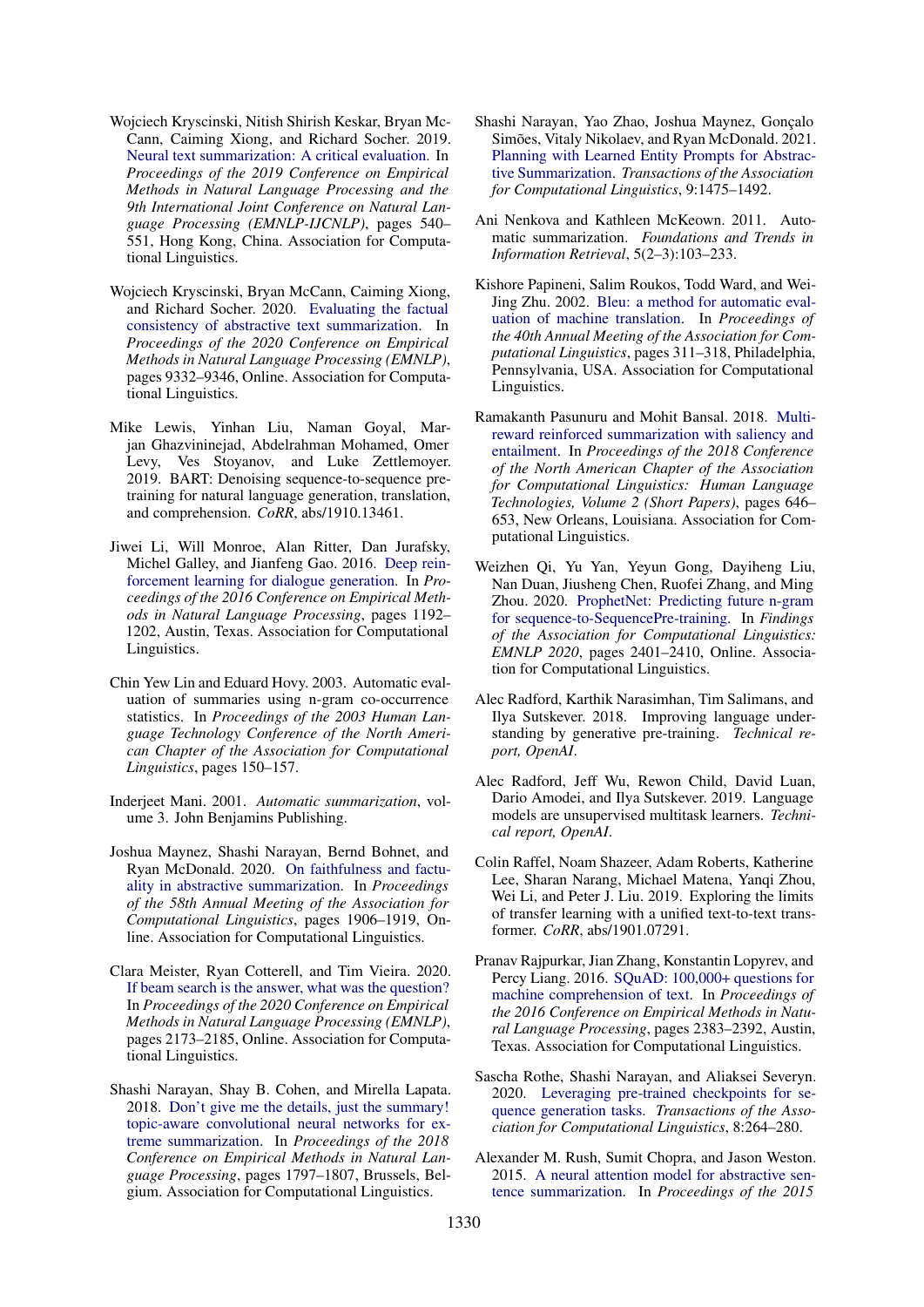*Conference on Empirical Methods in Natural Language Processing*, pages 379–389, Lisbon, Portugal. Association for Computational Linguistics.

- <span id="page-12-7"></span>Abigail See, Peter J. Liu, and Christopher D. Manning. 2017. [Get to the point: Summarization with pointer](https://doi.org/10.18653/v1/P17-1099)[generator networks.](https://doi.org/10.18653/v1/P17-1099) In *Proceedings of the 55th Annual Meeting of the Association for Computational Linguistics (Volume 1: Long Papers)*, pages 1073– 1083, Vancouver, Canada. Association for Computational Linguistics.
- <span id="page-12-13"></span>Tianxiao Shen, Myle Ott, Michael Auli, and Marc'Aurelio Ranzato. 2019. [Mixture models for](https://proceedings.mlr.press/v97/shen19c.html) [diverse machine translation: Tricks of the trade.](https://proceedings.mlr.press/v97/shen19c.html) In *Proceedings of the 36th International Conference on Machine Learning*, volume 97 of *Proceedings of Machine Learning Research*, pages 5719–5728. PMLR.
- <span id="page-12-9"></span>Kaitao Song, Xu Tan, Tao Qin, Jianfeng Lu, and Tie-Yan Liu. 2019. MASS: Masked sequence to sequence pre-training for language generation. In *Proceedings of the 36th International Conference on Machine Learning*, volume 97, pages 5926–5936. PMLR.
- <span id="page-12-10"></span>Christoph Tillmann and Hermann Ney. 2003. [Word re](https://doi.org/10.1162/089120103321337458)[ordering and a dynamic programming beam search](https://doi.org/10.1162/089120103321337458) [algorithm for statistical machine translation.](https://doi.org/10.1162/089120103321337458) *Computational Linguistics*, 29(1):97–133.
- <span id="page-12-8"></span>Ashish Vaswani, Noam Shazeer, Niki Parmar, Jakob Uszkoreit, Llion Jones, Aidan N Gomez, Lukasz Kaiser, and Illia Polosukhin. 2017. Attention is all you need. In *Advances in Neural Information Processing Systems 30*, pages 5998–6008.
- <span id="page-12-4"></span>Ashwin K. Vijayakumar, Michael Cogswell, Ramprasaath R. Selvaraju, Qing Sun, Stefan Lee, David J. Crandall, and Dhruv Batra. 2016. [Diverse beam](http://arxiv.org/abs/1610.02424) [search: Decoding diverse solutions from neural se](http://arxiv.org/abs/1610.02424)[quence models.](http://arxiv.org/abs/1610.02424) *CoRR*, abs/1610.02424.
- <span id="page-12-15"></span>Ashwin K. Vijayakumar, Michael Cogswell, Ramprasaath R. Selvaraju, Qing Sun, Stefan Lee, David J. Crandall, and Dhruv Batra. 2018. [Diverse beam](https://www.aaai.org/ocs/index.php/AAAI/AAAI18/paper/view/17329) [search for improved description of complex scenes.](https://www.aaai.org/ocs/index.php/AAAI/AAAI18/paper/view/17329) In *Proceedings of the Thirty-Second AAAI Conference on Artificial Intelligence, (AAAI-18), the 30th innovative Applications of Artificial Intelligence (IAAI-18), and the 8th AAAI Symposium on Educational Advances in Artificial Intelligence (EAAI-18), New Orleans, Louisiana, USA, February 2-7, 2018*, pages 7371–7379. AAAI Press.
- <span id="page-12-14"></span>Zhen Wang, Siwei Rao, Jie Zhang, Zhen Qin, Guangjian Tian, and Jun Wang. 2020. [Diversify](https://doi.org/10.18653/v1/2020.findings-emnlp.194) [question generation with continuous content selec](https://doi.org/10.18653/v1/2020.findings-emnlp.194)[tors and question type modeling.](https://doi.org/10.18653/v1/2020.findings-emnlp.194) In *Findings of the Association for Computational Linguistics: EMNLP 2020*, pages 2134–2143, Online. Association for Computational Linguistics.
- <span id="page-12-11"></span>Adina Williams, Nikita Nangia, and Samuel Bowman. 2018. [A broad-coverage challenge corpus for sen](https://doi.org/10.18653/v1/N18-1101)[tence understanding through inference.](https://doi.org/10.18653/v1/N18-1101) In *Proceedings of the 2018 Conference of the North American*

*Chapter of the Association for Computational Linguistics: Human Language Technologies, Volume 1 (Long Papers)*, pages 1112–1122, New Orleans, Louisiana. Association for Computational Linguistics.

- <span id="page-12-3"></span>Sam Wiseman, Stuart Shieber, and Alexander Rush. 2017. [Challenges in data-to-document generation.](https://doi.org/10.18653/v1/D17-1239) In *Proceedings of the 2017 Conference on Empirical Methods in Natural Language Processing*, pages 2253–2263, Copenhagen, Denmark. Association for Computational Linguistics.
- <span id="page-12-2"></span>Hugh Zhang, Daniel Duckworth, Daphne Ippolito, and Arvind Neelakantan. 2021. [Trading off diversity and](https://aclanthology.org/2021.humeval-1.3) [quality in natural language generation.](https://aclanthology.org/2021.humeval-1.3) In *Proceedings of the Workshop on Human Evaluation of NLP Systems (HumEval)*, pages 25–33, Online. Association for Computational Linguistics.
- <span id="page-12-1"></span>Jingqing Zhang, Yao Zhao, Mohammad Saleh, and Peter Liu. 2020a. [PEGASUS: Pre-training with ex](https://proceedings.mlr.press/v119/zhang20ae.html)[tracted gap-sentences for abstractive summarization.](https://proceedings.mlr.press/v119/zhang20ae.html) In *Proceedings of the 37th International Conference on Machine Learning*, volume 119 of *Proceedings of Machine Learning Research*, pages 11328–11339. PMLR.
- <span id="page-12-6"></span>Tianyi Zhang, Varsha Kishore, Felix Wu, Kilian Q. Weinberger, and Yoav Artzi. 2020b. BERTScore: Evaluating text generation with BERT. In *Proceedings of the 8th International Conference on Learning Representations*, Virtual Conference, Formerly Addis Ababa Ethiopia.
- <span id="page-12-12"></span>Yao Zhao, Xiaochuan Ni, Yuanyuan Ding, and Qifa Ke. 2018. [Paragraph-level neural question gener](https://doi.org/10.18653/v1/D18-1424)[ation with maxout pointer and gated self-attention](https://doi.org/10.18653/v1/D18-1424) [networks.](https://doi.org/10.18653/v1/D18-1424) In *Proceedings of the 2018 Conference on Empirical Methods in Natural Language Processing*, pages 3901–3910, Brussels, Belgium. Association for Computational Linguistics.
- <span id="page-12-0"></span>Qingyu Zhou, Nan Yang, Furu Wei, Chuanqi Tan, Hangbo Bao, and Ming Zhou. 2017. [Neural ques](http://arxiv.org/abs/1704.01792)[tion generation from text: A preliminary study.](http://arxiv.org/abs/1704.01792) *CoRR*, abs/1704.01792.
- <span id="page-12-5"></span>Yaoming Zhu, Sidi Lu, Lei Zheng, Jiaxian Guo, Weinan Zhang, Jun Wang, and Yong Yu. 2018. [Texy](https://doi.org/10.1145/3209978.3210080)[gen: A benchmarking platform for text generation](https://doi.org/10.1145/3209978.3210080) [models.](https://doi.org/10.1145/3209978.3210080) In *The 41st International ACM SIGIR Conference on Research and Development in Information Retrieval*, SIGIR '18, page 1097–1100, New York, NY, USA. Association for Computing Machinery.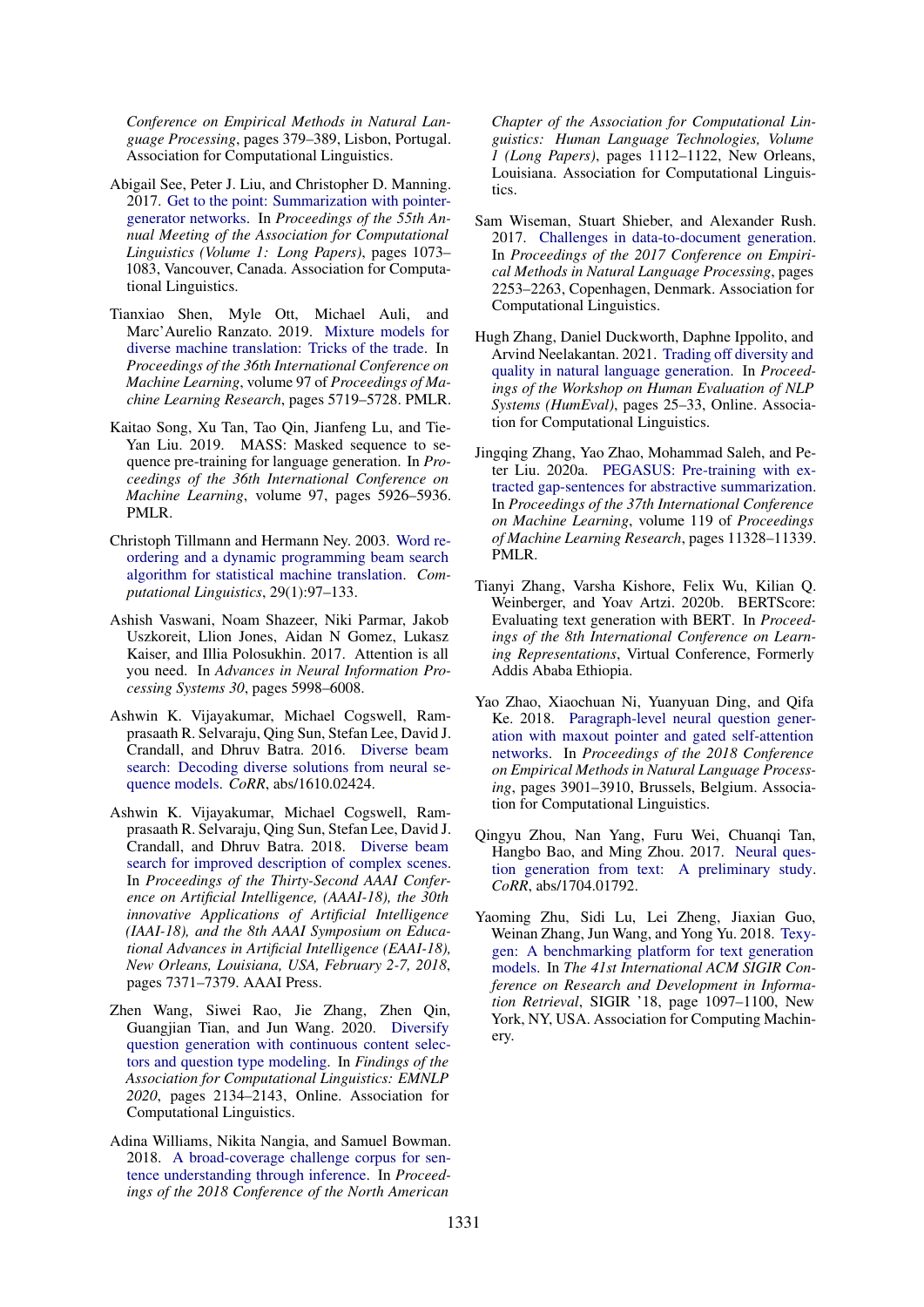<span id="page-13-1"></span>

|         | Models                              | XSum  |                |       | CNN/DailyMail |       |       |
|---------|-------------------------------------|-------|----------------|-------|---------------|-------|-------|
|         |                                     | R1    | R <sub>2</sub> | RL    | R1            | R2    | RL    |
|         | RoBERTaShare (Rothe et al., 2020)   | 38.52 | 16.12          | 31.13 | 39.25         | 18.09 | 36.45 |
|         | $MASS$ (Song et al., 2019)          | 39.75 | 17.24          | 31.95 | 42.12         | 19.50 | 39.01 |
|         | BART (Lewis et al., 2019)           | 45.14 | 22.27          | 37.25 | 44.16         | 21.28 | 40.90 |
|         | GSum (Dou et al., 2020)             | 45.40 | 21.89          | 36.67 | 45.94         | 22.32 | 42.48 |
|         | UniLM (Dong et al., 2019)           |       |                |       | 43.33         | 20.21 | 40.51 |
|         | T5 (Raffel et al., 2019)            |       |                |       | 43.52         | 21.55 | 40.69 |
| Single  | ProphetNet (Qi et al., 2020)        |       |                |       | 44.20         | 21.17 | 41.30 |
|         | CTRLsum (He et al., 2020)           |       |                |       | 45.65         | 22.35 | 42.50 |
|         | FAME (Aralikatte et al., 2021)      | 45.31 | 22.75          | 37.46 | 42.95         | 20.79 | 39.90 |
|         | PEGASUS (Zhang et al., 2020a)       | 47.56 | 24.87          | 39.40 | 44.05         | 21.69 | 40.98 |
|         | FROST (Narayan et al., 2021)        | 47.80 | 25.06          | 39.76 | 45.11         | 22.11 | 42.01 |
|         | $FROST_{++}$ (Narayan et al., 2021) | 44.94 | 21.58          | 37.20 | 45.08         | 22.14 | 41.99 |
|         | Focus (FAME)                        | 42.76 | 19.89          | 34.97 |               |       |       |
|         | Nucleus (PEGASUS)                   | 38.49 | 16.57          | 30.99 | 36.27         | 15.10 | 33.46 |
| Diverse | Nucleus (FROST)                     | 40.26 | 17.83          | 32.49 | 38.49         | 15.71 | 35.49 |
|         | Composition (FROST)                 | 45.12 | 22.24          | 36.98 | 41.76         | 18.94 | 38.69 |
|         | Composition ( $FROST_{++}$ )        | 43.82 | 20.35          | 35.89 | 42.37         | 19.48 | 39.28 |

Table 5: Full set of ROUGE results on XSum and CNN/DailyMail test sets comparing different decoding techniques and SOTA models. Best results in each block are bold-faced.

<span id="page-13-2"></span>

|                | Models                       |       | With Reference |       |  |  |  |
|----------------|------------------------------|-------|----------------|-------|--|--|--|
|                |                              | R1    | R <sub>2</sub> | RL    |  |  |  |
|                | Focus (FAME)                 | 41.20 | 20.30          | 34.23 |  |  |  |
| Single         | PEGASUS                      | 49.49 | 28.43          | 40.69 |  |  |  |
|                | <b>FROST</b>                 | 49.12 | 28.35          | 40.90 |  |  |  |
|                | $FROST_{++}$ )               | 41.15 | 19.66          | 33.75 |  |  |  |
| Sum            | Focus (FAME)                 | 36.58 | 16.32          | 29.19 |  |  |  |
|                | Nucleus (PEGASUS)            | 38.91 | 18.43          | 31.10 |  |  |  |
| <b>Diverse</b> | Nucleus (FROST)              | 41.96 | 20.77          | 33.81 |  |  |  |
|                | Composition (FROST)          | 45.88 | 23.74          | 36.95 |  |  |  |
|                | Composition ( $FROST_{++}$ ) | 41.81 | 19.61          | 33.87 |  |  |  |
|                | <b>PEGASUS</b>               | 38.50 | 15.04          | 36.09 |  |  |  |
| Single         | FROST                        | 41.89 | 17.54          | 39.03 |  |  |  |
| NN/DailyMai    | $FROST_{++}$                 | 41.82 | 17.96          | 38.87 |  |  |  |
|                | Nucleus (PEGASUS)            | 31.57 | 10.62          | 28.99 |  |  |  |
|                | Nucleus (FROST)              | 34.62 | 11.78          | 31.58 |  |  |  |
| <b>Diverse</b> | Composition (FROST)          | 37.89 | 14.88          | 35.06 |  |  |  |
|                | Composition ( $FROST_{++}$ ) | 37.79 | 15.07          | 35.07 |  |  |  |

<span id="page-13-0"></span>

| Single-best with Beam Search           |       |       |       |  |  |  |
|----------------------------------------|-------|-------|-------|--|--|--|
| PEGASUS                                | 47.52 | 18.72 | 24.91 |  |  |  |
| <b>FROST</b>                           | 43.12 | 16.93 | 22.49 |  |  |  |
| Diverse Decoding, Average of five runs |       |       |       |  |  |  |
| Nucleus (FROST)                        | 39.50 | 12.94 | 19.50 |  |  |  |
| Composition (FROST)                    | 42.47 | 15.43 | 21.43 |  |  |  |
| Composition ( $FROST_{++}$ )           | 42.37 | 15.78 | 21.90 |  |  |  |
| Diverse Decoding, Best of five runs    |       |       |       |  |  |  |
| Nucleus (FROST)                        | 44.40 | 16.86 | 23.03 |  |  |  |
| Composition (FROST)                    | 46.98 | 19.34 | 24.96 |  |  |  |
| Composition ( $FROST_{++}$ )           | 46.71 | 19.55 | 25.36 |  |  |  |
|                                        |       |       |       |  |  |  |

Models | R1 R2 RL

Table 7: ROUGE results on the Multi-News [\(Fab](#page-10-9)[bri et al.,](#page-10-9) [2019\)](#page-10-9) multi-document summarization test set comparing different decoding techniques. The dataset contains 56K articles in total paired with multi- $\frac{1}{2}$  line human-written summaries from the site [newser.](newser.com) [com](newser.com).

<span id="page-13-3"></span>

| Models                       | BLEU-4<br>$Top-1$ | Oracle<br>$Top-5$ | Pairwise<br><b>S-BLEU</b> |  |  |  |
|------------------------------|-------------------|-------------------|---------------------------|--|--|--|
| Single-best with Beam Search |                   |                   |                           |  |  |  |
| <b>PEGASUS</b>               | 21.52             |                   |                           |  |  |  |
| <b>FROST</b>                 | 19.98             |                   |                           |  |  |  |
| Diverse Decoding             |                   |                   |                           |  |  |  |
| Nucleus (PEGASUS)            | 12.60             | 24.45             | 31.23                     |  |  |  |
| Nucleus (FROST)              | 10.98             | 22.61             | 26.36                     |  |  |  |
| Composition (FROST)          | 16.62             | 26.07             | 62.47                     |  |  |  |
| Composition ( $FROST_{++}$ ) | 17.28             | 25.03             | 75.81                     |  |  |  |

Table 8: We also experimented with the split of [Du et al.](#page-10-15) [\(2017\)](#page-10-15) for SQuAD [\(Rajpurkar et al.,](#page-11-11) [2016\)](#page-11-11) question generation, consisting of 70,484, 10,570, and 11,877 examples for training, validation, and testing, respectively. Best results in each block are bold-faced.

| Table 6: Full set of ROUGE results on 50 documents |
|----------------------------------------------------|
| sampled from XSum and CNN/DailyMail (see also Ta-  |
| ble 2 in the main paper).                          |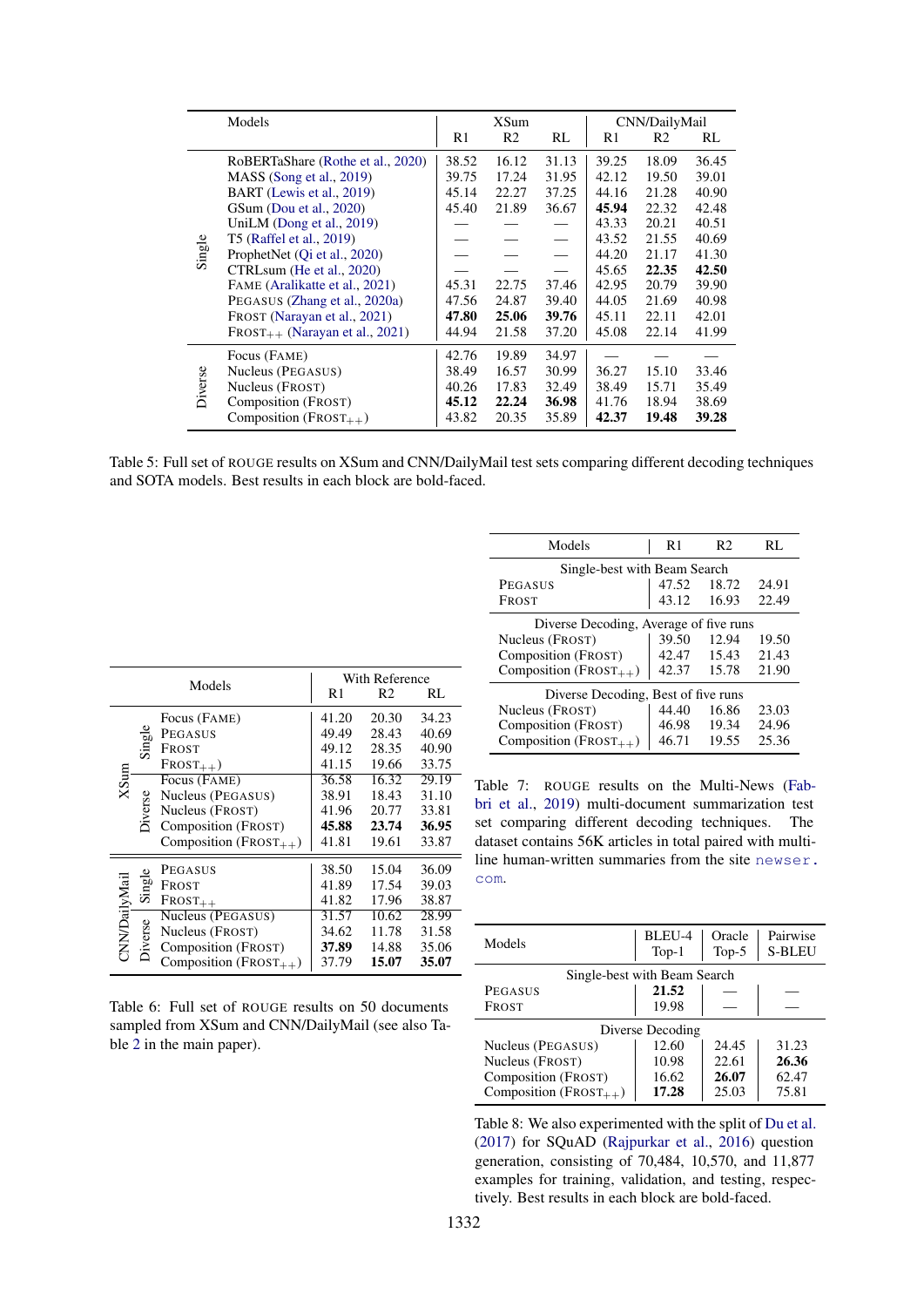<span id="page-14-0"></span>GOLD: Walsall have signed defender Luke Leahy on a two-year contract from Scottish Championship side Falkirk.

Input: Leahy, 24, scored 12 goals in 158 appearances with Falkirk, having joined the club from Rugby Town in 2012. The left-back made 38 appearances last season, helping the club finish second in the Scottish second tier before they lost to Dundee United in the play-offs. He joins Walsall on a free transfer after his contract expired and is the League One club's first summer signing. Find all the latest football transfers on our dedicated page.

Single-best summaries

**Focus (PEGASUS)**  $(d \rightarrow t_d \rightarrow s)$ : Walsall have signed Falkirk defender Alex Leahy on a two-year deal. **PEGASUS**  $(d \rightarrow s)$ : Walsall have signed defender Paddy Leahy from Scottish Championship side Falkirk on a three-year

**FROST**  $(d \rightarrow c; s)$ :[CONTENT] Walsall | Falkirk | Liam Leahy | two [SUMMARY] Walsall have signed Falkirk defender Liam Leahy on a two-year deal.

**FROST**  $(d \rightarrow c_{drop}; s)$ : [CONTENT] Walsall | Falkirk | Leahy [SUMMARY] Walsall have signed Falkirk defender Leahy on a free transfer.

Focus Sampling: FAME

 $s_1 \rightarrow$  Welsall have signed defender Adebayu " Adebayu "eahy on a two-year deal following his departure from Scottish Championship club Falkiri.

s<sub>2</sub> → Welsall have signed defender Adebayu " Adebayu "eahy on a two-year deal from Scottish Championship club Falkock. s<sub>3</sub> → Welsall have signed defender Adebayu " Adebayu "eahy on a two-year deal from Scottish Championship club Falkock.

 $s_4 \rightarrow$  Welsall have signed defender Adebayu Leahys from Scottish Championship club Falk Falkiri for an undisclosed fee on a three-year deal.

 $s_5 \rightarrow$  Welsall have signed defender Adebayu " Adebayu "eahny on a two-year deal following his departure from Scottish Championship club Falkock.

### Nucleus Sampling: PEGASUS

 $s_1 \rightarrow$  Walsall have signed defender Adam Leahy from fellow Scottish Championship side Falkirk on a two-year contract.

 $s_2 \rightarrow$  Walsall have signed defender Matt Leahy on a two-year deal from Falkirk.

deal.

 $s_3 \rightarrow$  Walsall have signed Falkirk full-back Tyrone Leahy for an undisclosed fee.

 $s_4 \rightarrow$  Walsall have signed defender Jason Leahy from Scottish Championship club Falkirk.

 $s_5 \rightarrow$  Walsall have signed Driscoll defender Chris Leahy for an undisclosed fee from Scottish Championship side Falkirk.

### Nucleus Sampling: FROST

 $c_1$ ;  $s_1 \rightarrow$  [CONTENT] Walsall | Rory Leahy | Falkirk [SUMMARY] dawned on Walsall as they signed defender Rory Leahy on a season-long loan from Falkirk.

 $c_2$ ; s<sub>2</sub>  $\rightarrow$  [CONTENT] Walsall | Falkirk | Liam Leahy [SUMMARY] Walsall have signed Falkirk defender Liam Leahy.  $c_3$ ;  $s_3 \rightarrow$  [CONTENT] Falkirk | Wade Leahy | Walsall [SUMMARY] Former Falkirk defender Wade Leahy has joined Walsall for an undisclosed fee.

 $c_4$ ; s<sub>4</sub>  $\rightarrow$  [CONTENT] Walsall | Todd Leahy | Scottish Championship | Falkirk [SUMMARY] Walsall have signed defender Todd Leahy from Scottish Championship side Falkirk.

 $c_5$ ; s<sub>5</sub>  $\rightarrow$  [CONTENT] Walsall | Greg Leahy | Scottish Championship | Falkirk | two [SUMMARY] Walsall have signed defender Greg Leahy from Scottish Championship side Falkirk on a two-year contract.

#### Composition Sampling: FROST

 $c_1$ ;  $s_1 \rightarrow$  [CONTENT] Walsall | Rory Leahy | Falkirk [SUMMARY] Walsall have signed defender Rory Leahy from Falkirk.  $c_2$ ;  $s_2 \rightarrow$  [CONTENT] Walsall | Falkirk | Liam Leahy [SUMMARY] Walsall have signed Falkirk defender Liam Leahy.

 $c_3$ ; s<sub>3</sub>  $\rightarrow$  [CONTENT] Falkirk | Wade Leahy | Walsall [SUMMARY] Falkirk defender Wade Leahy has joined Walsall.

 $c_4$ ;  $s_4 \rightarrow$  [CONTENT] Walsall | Todd Leahy | Scottish Championship | Falkirk [SUMMARY] Walsall have signed defender Todd Leahy from Scottish Championship side Falkirk.

 $c_5$ ;  $s_5 \rightarrow$  [CONTENT] Walsall | Greg Leahy | Scottish Championship | Falkirk | two [SUMMARY] Walsall have signed defender Greg Leahy from Scottish Championship side Falkirk on a two-year deal.

#### Composition Sampling FROST++

 $c_1$ ;  $s_1 \rightarrow$  [CONTENT] Walsall | Leahy | Falkirk [SUMMARY] Walsall have signed defender Leahy from Falkirk.  $c_2$ ; s<sub>2</sub>  $\rightarrow$  [CONTENT] Walsall | Falkirk | Leahy [SUMMARY] Walsall have signed Falkirk defender Leahy on a free transfer.  $cs; ss \rightarrow$  [CONTENT] Falkirk | Leahy | Walsall [SUMMARY] Falkirk defender Leahy has joined Walsall on a free transfer.  $c_4$ ;  $s_4 \rightarrow$  [CONTENT] Walsall | Leahy | Scottish | Falkirk [SUMMARY] Walsall have signed defender Leahy from Scottish side Falkirk.  $c_5$ ;  $s_5 \rightarrow$  [CONTENT] Walsall | Leahy | Scottish | Falkirk [SUMMARY] Walsall have signed defender Leahy from Scottish side Falkirk.

Figure 5: Example input article, its human written summary, and model predictions for the XSum dataset. We highlight spans in orange that are not faithful to the input. We use c∗ and s∗ to denote different compositions and their corresponding summaries.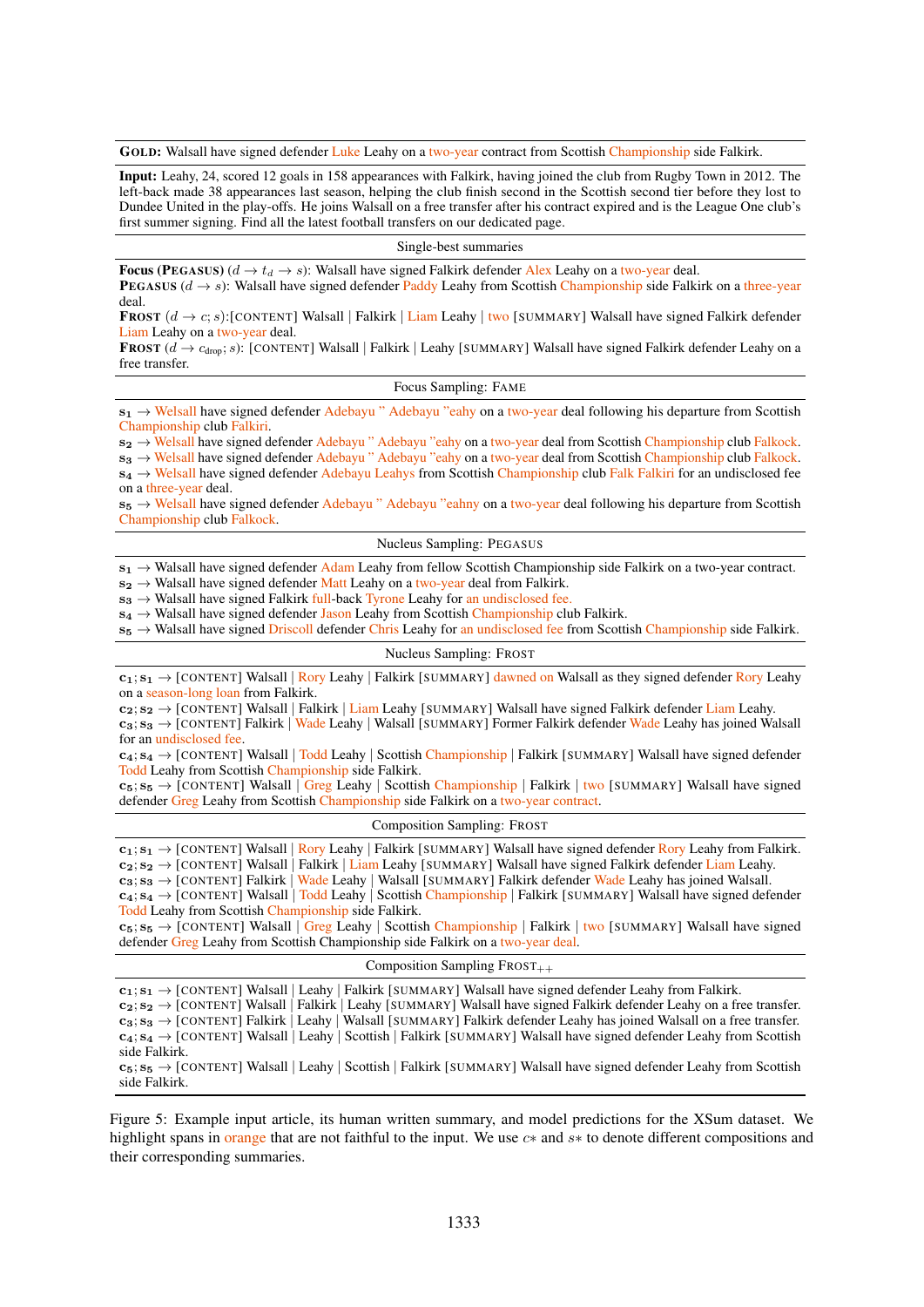### <span id="page-15-0"></span>Chelsea star Eden Hazard vs Arsenal playmaker Santi Cazorla: As duo prepare to reach 100 Premier League games, who has excited our experts the most since 2012?

Chelsea's Eden Hazard and Arsenal's Santi Cazorla are set to reach a Premier League milestone this weekend when they each make their 100th appearance.

Both players have been hugely influential since they moved to London in the summer of 2012, but who has been the most exciting import to watch?

Here, Sportsmail's reporters choose the player they most enjoy seeing in action.

Eden Hazard (L) and Santi Cazorla are both set to make their 100th Premier League appearance this weekend.

### Lee Clayton.

Cazorla has wonderful balance. So does Hazard. Cazorla scores important goals. So does Hazard. Cazorla is two-footed. So is Hazard. Cazorla dances past opponents. So does Hazard.

So, while there is not a lot to choose between them and Hazard is likely to get the most picks in this article, I am going for Cazorla. It's a personal choice. He is a wonderful footballer. I have paid to watch them both (and I will pay to watch them both again), but the little Spanish magician edges it for me.

#### VERDICT: CAZORLA.

Cazorla, pictured in action against Burnley, has been an influential part of Arsenal's midfield this season.

### Ian Ladyman.

I remember when Manchester City baulked at paying Hazard's wages when the Belgian was up for grabs in 2012. Back then City thought the young forward had a rather high opinion of his own worth for a player who was yet to play in a major European league.

In the early days of his time at Chelsea, it looked as though City may have been right. He showed flashes of brilliance but also looked rather too easy to push off the ball.

Roll forward to 2015, however, and the 24-year-old has developed in to one of the most important players in the Barclays Premier League. Brave, strong and ambitious, Hazard plays on the front foot and with only one thought in this mind.

Rather like Cristiano Ronaldo, he has also developed in to the type of player ever defender hates, simply because he gets back up every time he is knocked to the ground. He would get in every team in the Premier League and is one of the reasons Chelsea will win the title this season.

#### VERDICT: HAZARD.

Hazard controls the ball under pressure from Stoke midfielder Stephen Ireland at Stamford Bridge.

Dominic King. It has to be Hazard. I saw him play for Lille twice in the season before he joined Chelsea – once against St Etienne, the other was what proved to be his final appearance against Nancy. He scored two in the first match, a hat-trick the latter and played a different game to those around him.

He hasn't disappointed since arriving here and I love the nonchalance with which he takes a penalty, his low centre of gravity and the way he can bamboozle defenders. If there is such a thing as £32million bargain, it is Hazard.

#### VERDICT: HAZARD.

Hazard celebrates after scoring a fine individual goal in Chelsea's 3-2 win against Hull in March.

#### Nick Harris.

Now this is a tricky one because while Eden Hazard will frequently embark on a dribble or dink in a pass that will make you nod in appreciation, he'll also miss a penalty and make you groan. Whereas the older Cazorla, less flashy but no less of a technical master, is to my mind more of a fulcrum, more important relatively to the sum of Arsenal's parts than Hazard is to Chelsea.

You'll gasp at Hazard but Cazorla's wow factor is richer. That's not to dismiss either: both are brilliant footballers, contributing goals, assists and flair. Any neutral would bite your hand off to have either playing in your team.

Forced to pick though, it's Cazorla, for his consistency and crucially doing it in the biggest games. Exhibit A would be Manchester City 0 Arsenal 2 in January; goal, assist, all-round brilliance, against a big team, at an important time. VERDICT: CAZORLA.

Cazorla scores from the penalty spot in Arsena's 2-0 away win at Manchester City in January.

#### Riath Al-Samarrai.

Eden Hazard for me. Cazorla is an utter delight, a little pinball of a man who is probably the most two-footed player I've seen. Put him in a tight space and then you see what makes him rare among the best. But Hazard is the top player in the Premier League, in my opinion.

This is the sixth of his eight seasons as a professional where he has reached double figures and yet he offers so much more than goals (36 in 99 in the Premier League for Chelsea). He can beat a man and, better still, you sense he likes doing it. Technically, his passing and shooting are excellent and he also has a mind capable of sussing out the shapes and systems in front of him. That intelligence, more specifically.

Figure 6: Input CNN/DailyMail article for summaries presented in Figure [1.](#page-1-0)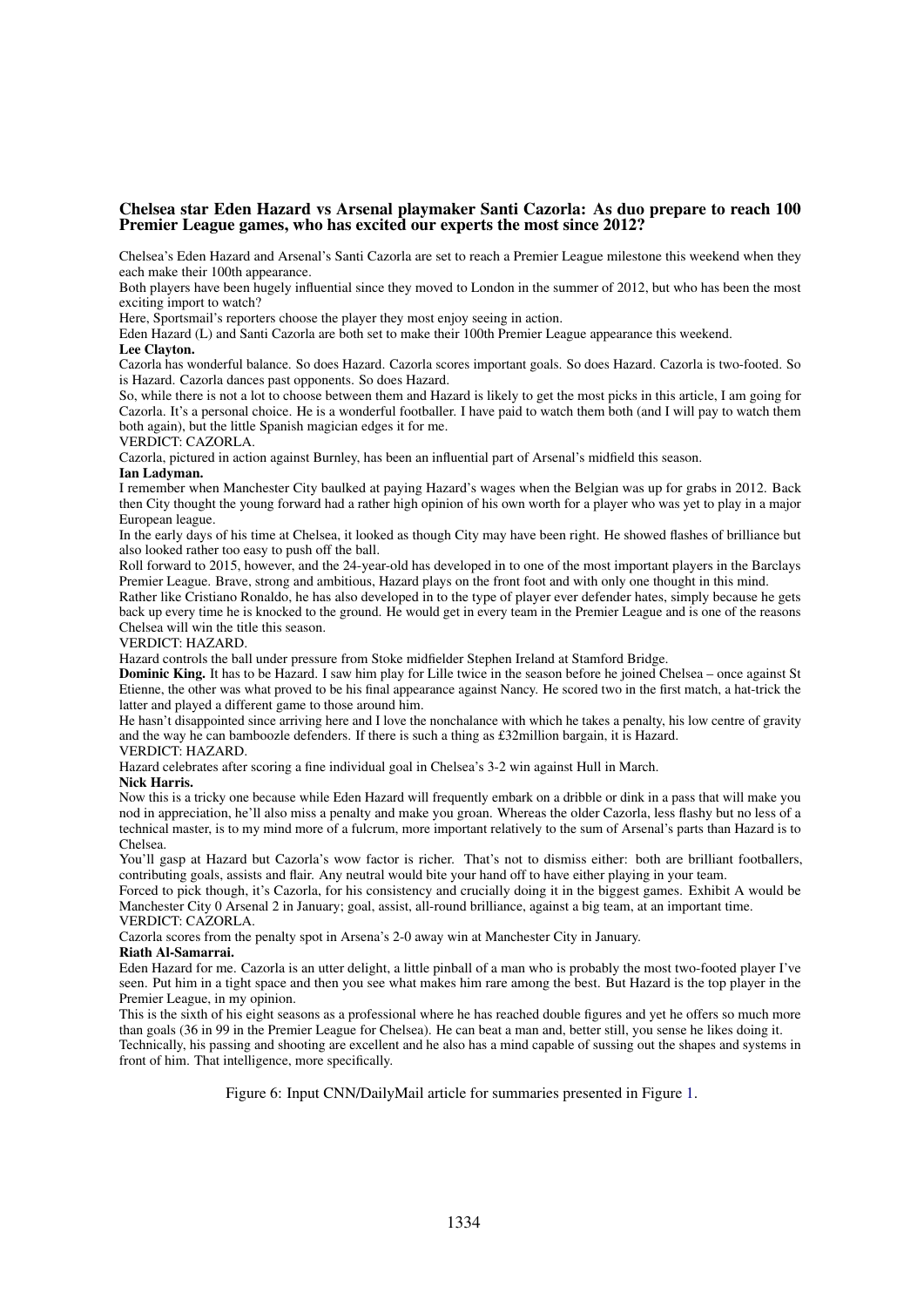#### Human Written Summary

<span id="page-16-0"></span>Nick Clegg made the admission in a rare joint interview with his wife Miriam. Lib Dem said she decided against moving into 'government mansion'. 'Discussion's a rather grand word for Miriam basically saying no,' he joked. Miriam claims he has put 'country above party' at 'great personal cost'. Tonight: Spotlight Nick Clegg tonight (Thursday) on ITV at 7.30pm.

Single-best summaries using Beam Search

PEGASUS: Lib Dem leader reveals balance of power lies with wife Miriam Gonzalez Durantez. Couple invited cameras into the kitchen of their £1.5million family home. They revealed why they decided to remain with their three sons in London. Mrs Clegg said: 'It has been the best decision for all of us and if I may, also for Nick as well because you can see how politicians sometimes can get in a bubble and be completely distant from normal society'. Mr Clegg insisted he felt more full of 'vim and vigour' than he did in the start of the coalition. Focus groups conducted by the programme found Mr Clegg was characterised as the 'chihuahua in a handbag' of the government. He said: 'If you know you disagree with someone, there's no tension. I suspect meetings between Tony Blair and Gordon Brown were so fractious because they kind of should have agreed but they didn't'.

FROST: [CONTENT] Nick Clegg | Miriam ||| Lib Dem | Whitehall ||| ||| Couple | ITV | Tonight ||| Putney | London [SUMMARY] Nick Clegg reveals balance of power lies with his wife Miriam in joint interview. Lib Dem leader was given option of moving family into Whitehall mansion. But the move was vetoed by his high flying lawyer wife after last election. Couple invited the cameras into their kitchen for ITV's Tonight programme. They were seen drinking wine and cooking in the kitchen of their home in Putney, south west London.

FROST++: [CONTENT] Nick Clegg | Miriam ||| Lib Dem | Whitehall ||| ||| ITV | Tonight ||| Putney | London [SUMMARY] Nick Clegg reveals balance of power lies with his wife Miriam in joint interview. Lib Dem leader was given option of moving family into Whitehall mansion. But the move was vetoed by his high flying lawyer wife. The couple invited the cameras into their kitchen for ITV's Tonight programme. They were seen drinking white wine and cooking in their home in Putney, London.

Figure 7: Human written summary and single-best summaries using beam search for the CNN/DailyMail article in Figure [10.](#page-19-0)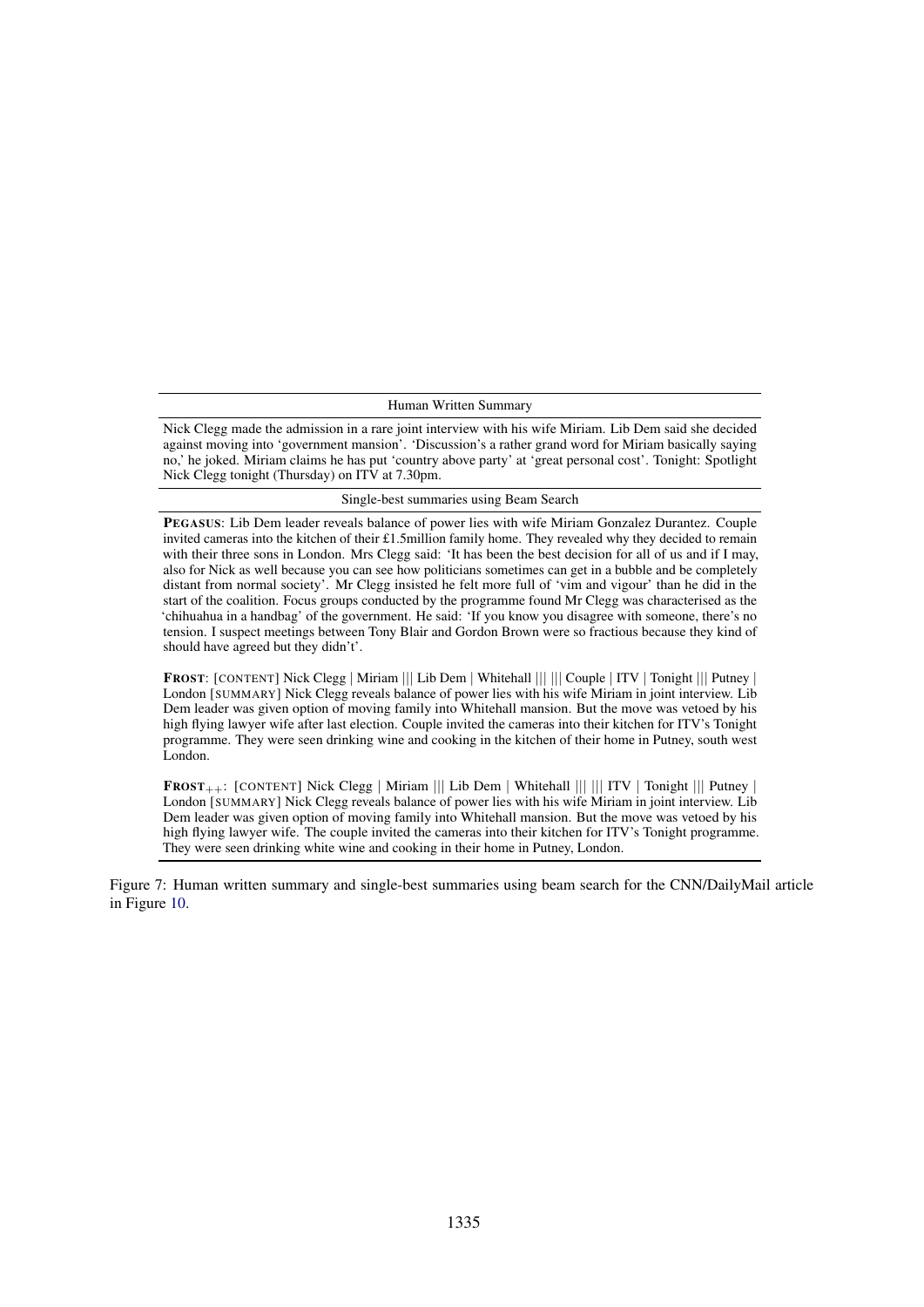#### Nucleus Sampling: PEGASUS

 $s_1 \rightarrow$  Nick Clegg reveals balance 902 of power lies with his wife Miriam Gonzalez Durantez irish. Couple performed joint interview to promote new series on ITV News Tonight. Cleggs spoke of pressure of moving from their Putney home into a taxpayer-funded mansion.

 $s_2 \rightarrow$  Lib Dem leader and wife Miriam give TV interview to ITV's Tonight program. Co-hosts have been pictured drinking white wine and cooking paella. They explained why she vetoed family heading to Whitehall mansion. Husband quipped: 'It's a grand word for Miriam basically saying no'.

 $s_3 \rightarrow$  Lib Dem leader admitted wife Miriam has the final say over family life. Couple chose not to move their three Laundry to Whitehall home earlier this May.

 $s_4 \rightarrow$  Nick Clegg and his wife Miriam Gonzalez Durantez open up in TV interview. Lib Dem leader revealed she Bloomberg-style 'discussions' in their home. Couple revealed they opted not to stay with their sons in their £1.5m house.

 $s_5 \rightarrow$  Liberal Democrats leader revealed balance of power lies 30-plus metres away. He brought cameras into family home due to Cameron and Miliband controversies. Lib Dem leader joked that wife Miriam vetoed their move to Whitehall.

### Nucleus Sampling: FROST

 $c_1$ ;  $s_1 \rightarrow$  [CONTENT] Liberal Democrats | Nick Clegg | Miriam Gonzalez Durantez ||| Putney | London ||| Cleggs ||| ITV ||| Couple [SUMMARY] Liberal Democrats leader Nick Clegg reveals balance of power with wife Miriam Gonzalez Durantez in joint interview. They invited cameras into kitchen of £1.5million family home in Putney, south west London. Cleggs are seen trying white wine as they discuss family life and girlfriends. They wereFurness on ITV programme and said they chose home to protect family. Couple say choosing home stopped them veering off from wider society 'in a bubble'

 $c_2$ ; s<sub>2</sub>  $\rightarrow$  [CONTENT] Lib Dem | ITV | Tonight | Miriam Gonzalez Durantez ||| ||| Couple | Putney | London [SUMMARY] Lib Dem leader appeared on ITV's Tonight programme with wife Miriam Gonzalez Durantez. He was given the option of moving his family into a grace-and-favour government mansion but was vetoed. Couple invite cameras into family home in Putney, south west London to talk about family life.

 $c_3$ ;  $s_3 \rightarrow$  [CONTENT] Lib Dems | Miriam ||| Couple | ITV | Tonight ||| Putney | London ||| bestseller | Miliband [SUMMARY] Lib Dems leader revealed balance of power lies with wife Miriam. Couple invited cameras into kitchen of their home for ITV's Tonight programme.Asked why they kept the family home Galore in Putney, south west London. Documentary follows millions-selling bestseller's rave over Miliband'!!

 $c_4$ ;  $s_4 \rightarrow$  [CONTENT] Clegg | Putney ||| ||| ||| Lib Dem [SUMMARY] Mrs Clegg explains why the family stayed in their £1.5million home in Putney 1929. Comparing their relationship to that of a different marriage, she said: 'We just stand together and it's not any more of a difficulty than what many others have to go through'. Revealingly, suggests that although no longer planning a political showdown they are closer than they have ever been. Senior Lib Dem says he has learned how to ignore populist attacks.

 $c_5$ ;  $s_5 \rightarrow$  [CONTENT] Lib Dem | ITV | Tonight ||| David Cameron | Lib Demaceae ||| Nick | Miriam Gonzalez Durantez [SUMMARY] Lib Dem leader allowed ITV's Tonight news programme into kitchen of their home. David Cameron elegant kitchens sometimes look like Lib Demaceae. Nick's high flying wife Miriam Gonzalez Durantez reveals balance of power is with her.

Figure 8: Diverse summaries with nucleus sampling for the CNN/DailyMail article in Figure [10.](#page-19-0) We highlight spans in orange that are not faithful to the input document. We use  $c*$  and  $s*$  to denote different compositions and their corresponding summaries.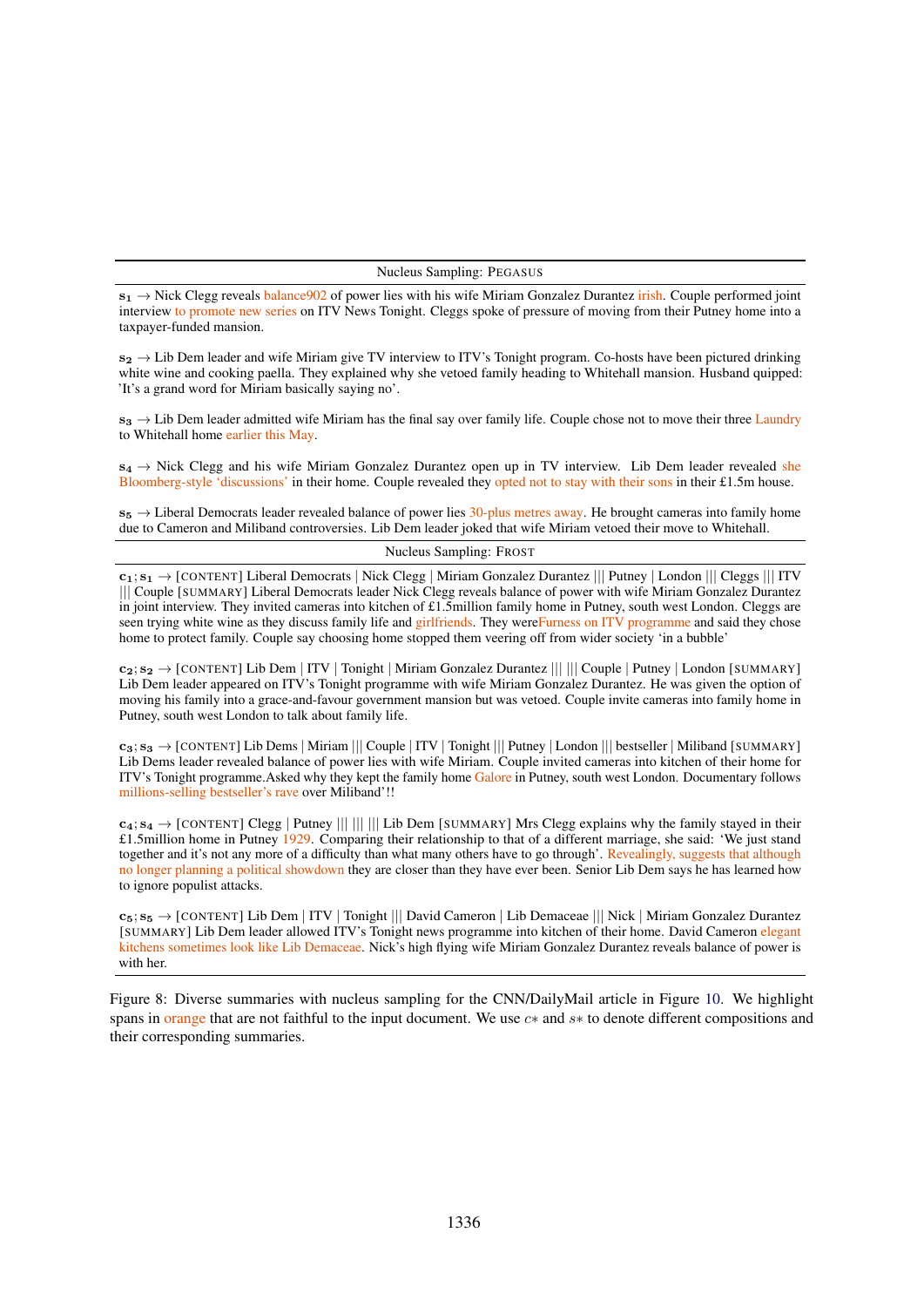#### Composition Sampling: FROST

<span id="page-18-0"></span> $c_1$ ;  $s_1 \rightarrow$  [CONTENT] Liberal Democrats | Nick Clegg | Miriam Gonzalez Durantez ||| Putney | London ||| Cleggs ||| ITV ||| Couple [SUMMARY] Liberal Democrats leader Nick Clegg reveals balance of power lies with wife Miriam Gonzalez Durantez. The couple invited the cameras into the kitchen of their £1.5million family home in Putney, south west London. Cleggs were seen drinking white wine and cooking in the kitchen as they chatted about their family life. Focus groups conducted by the ITV programme found he was characterised as the 'chihuahua in a handbag' of the government. Couple believe that choosing to remain in their family home has stopped them from becoming cut off from the rest of the world.

 $c_2$ ;  $s_2 \rightarrow$  [CONTENT] Lib Dem | ITV | Tonight | Miriam Gonzalez Durantez ||| ||| Couple | Putney | London [SUMMARY] Lib Dem leader appeared on ITV's Tonight programme with wife Miriam Gonzalez Durantez. He was given the option of moving his family into a grace-and-favour government mansion - but the move was vetoed by his wife. Couple invited the cameras into the kitchen of their £1.5million family home in Putney, south west London.

 $\mathbf{c}_3$ ;  $\mathbf{s}_3 \to$  [CONTENT] Lib Dems | Miriam ||| Couple | ITV | Tonight ||| Putney | London ||| bestseller | Miliband [SUMMARY] Lib Dems leader reveals balance of power lies with wife Miriam in joint interview. Couple invited the cameras into their kitchen for ITV's Tonight programme. They were seen drinking wine and cooking in their £1.5million home in Putney, south west London. Interview comes after bestseller's row over Miliband's small kitchen.

 $c_4$ ;  $s_4 \rightarrow$  [CONTENT] Clegg | Putney ||| ||| ||| Lib Dem [SUMMARY] Mr Clegg and his wife invited the cameras into the kitchen of their Putney home. They were seen drinking wine and cooking as they chatted about their family life. The couple were asked why they decided to remain in their family home. Lib Dem leader was given the option of moving his family into a government mansion.

 $c_5$ ; s<sub>5</sub>  $\rightarrow$  [CONTENT] Lib Dem | ITV | Tonight ||| David Cameron | Lib Demaceae ||| Nick | Miriam Gonzalez Durantez [SUMMARY] Lib Dem leader reveals balance of power in joint interview with wife on ITV's Tonight. David Cameron's large country kitchen and Lib Demaceae' small kitchen criticised. Nick and Miriam Gonzalez Durantez reveal why they stayed at home.

### Composition Sampling: FROST++

 $c_1$ ;  $s_1 \rightarrow$  [CONTENT] Liberal Democrats | Nick Clegg | Miriam Gonzalez Durantez ||| Putney | London ||| Cleggs ||| ITV ||| [SUMMARY] Liberal Democrats leader Nick Clegg revealed balance of power lies with wife Miriam Gonzalez Durantez. The couple invited the cameras into the kitchen of their  $\pounds$ 1.5million family home in Putney, south west London. The Cleggs were seen drinking white wine and cooking in the kitchen of their home. ITV programme found he was characterised as the 'chihuahua in a handbag' of the government. He also insisted he felt more full of 'vim and vigour' than he did in the start of the coalition.

 $c_2$ ; s<sub>2</sub>  $\rightarrow$  [CONTENT] Lib Dem | ITV | Tonight | Miriam Gonzalez Durantez ||| ||| Putney | London [SUMMARY] Lib Dem leader appeared on ITV's Tonight programme with wife Miriam Gonzalez Durantez. He was given the option of moving his family into a grace-and-favour government mansion - but the move was vetoed by his wife. The couple invited the cameras into the kitchen of their £1.5million family home in Putney, south west London.

c3; s<sup>3</sup> → [CONTENT] Lib | Miriam ||| ITV | Tonight ||| Putney | London ||| Miliband [SUMMARY] Lib Dem leader reveals balance of power lies with wife Miriam in joint interview. The couple invited the cameras into their kitchen for ITV's Tonight programme. They were seen drinking wine and cooking in their £1.5million home in Putney, south west London. Comes after Miliband was widely mocked for posing with wife in his kitchen.

 $c_4$ ;  $s_4 \rightarrow$  [CONTENT] Clegg | Putney ||| ||| ||| Lib Dem [SUMMARY] Mr Clegg and his wife invited the cameras into the kitchen of their Putney home. They were seen drinking wine and cooking as they chatted about their family life. The couple were asked why they decided to remain in their family home. Lib Dem leader was given the option of moving his family into a government mansion.

 $c_5$ ;  $s_5 \rightarrow$  [CONTENT] Lib Dem | ITV | Tonight ||| David Cameron | Lib ||| Nick | Miriam Gonzalez Durantez [SUMMARY] Lib Dem leader reveals balance of power in joint interview with wife on ITV's Tonight. Comes after David Cameron invited cameras into Lib Dem leader's country kitchen. Nick and Miriam Gonzalez Durantez were seen drinking wine and cooking.

Figure 9: Diverse summaries with composition sampling for the CNN/DailyMail article in Figure [10.](#page-19-0) We highlight spans in orange that are not faithful to the input document. We use  $c*$  and  $s*$  to denote different compositions and their corresponding summaries.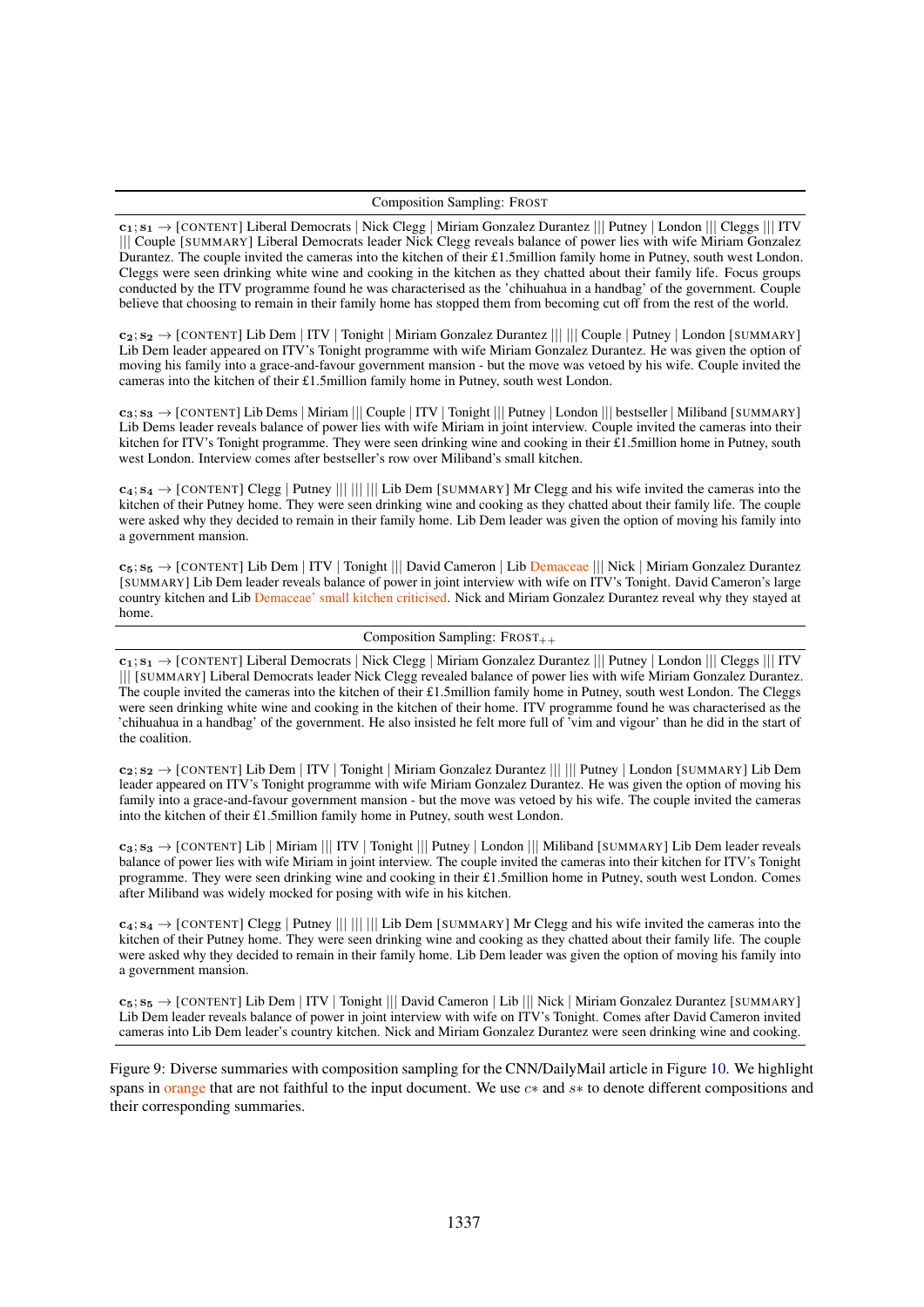### <span id="page-19-0"></span>Inside the Clegg kitchen: Over white wine and paella Nick reveals how Miriam put her foot down and refused to swap their family home for a grace-and-favour property

It is a conversation that will be familiar to couples across the country. What one spouse thinks is a 'discussion', the other understands they are being overruled.

In a joint interview with his high flying lawyer wife Miriam Gonzalez Durantez, Nick Clegg revealed the balance of power lies where many long suspected: with her.

After the last election, Mr Clegg was given the option of moving his family into a grace-and-favour government mansion but the move was vetoed by his wife.

After controversies over David Cameron's large country kitchen and Ed Miliband's small second kitchen, the couple invited the cameras into the kitchen of their £1.5million family home in Putney, south west London for ITV's Tonight programme. Scroll down for video.

Home: In a revealing joint interview, Liberal Democrats leader Nick Clegg (pictured) admitted his wife Miriam (right) makes the big decisions in their household.

Mr Clegg is seen in the documentary drinking wine as his wife explains why she chose not to move her family into a government property.

They revealed why they decided to remain with their three sons Antonio, Alberto, and Miguel, in the family home instead of making the move to Whitehall.

Miriam, who uses her maiden name Gonzalez Durantez, told ITV News Political Editor Tom Bradby:

'We had a lot of pressure at the time to go to one of the houses of the government. 'We discussed and thought the best thing would be for the children to stay here.

Revealingly, Mr Clegg quipped: 'Discussion's a rather grand word for Miriam basically saying no.'

But he quickly added: 'You were so right, you were so right.'

However, the couple believe that choosing to remain in their family home has stopped them from becoming cut off from the rest of the world.

Mrs Clegg said: 'If you look at it with perspective it has been the best decision for all of us and if I may, also for Nick as well because you can see how politicians sometimes can get in a bubble and be completely distant from normal society and I think if you're in your house in your neighbourhood, it's much easier really.'

The couple were asked why they decided to remain with their three sons Antonio, Alberto, and Miguel, in their £1.5million family home in Putney, south west London.

The couple believe that choosing to remain in their family home has stopped them from becoming cut off from the rest of the world.

Asked how they coped with the 'terrific kicking' given to her husband she said she didn't take it 'too seriously'. 'Just like any other marriage, we just stand together and it's not any more of a difficulty than what many others have to go through and you know. You should never take it too seriously.'

And if he wanted five more years Mr Clegg said: 'Ten, 15, 20 why not! In for a penny, in for a pound.'

He also insisted he felt more full of 'vim and vigour' than he did in the start of the coalition.

Focus groups conducted by the programme found Mr Clegg was characterised as the 'chihuahua in a handbag' of the government. When asked what kind of drink he was the participants settled on Babycham.

Asked how they coped with the 'terrific kicking' given to her husband, Mrs Clegg said she didn't take it 'too seriously'

The Cleggs were seen drinking white wine and cooking paella in the kitchen of their home as they chatted about their family life.

Honest: 'Discussion's a rather grand word for Miriam basically saying no,' Mr Clegg (left) joked during the interview.

Ed Miliband was widely mocked after he posed with wife Justine in this picture, which turned out to be a second kitchen in his north London home used for 'tea and snacks'

David Cameron invited the cameras into his Oxfordshire home, where he revealed he did not plan to stand for a third term. Mr Clegg sought to explain why his relations with the Prime Minister always seemed to be so cordial. He said: 'If you know you disagree with someone, there's no tension. I suspect meetings between Tony Blair and Gordon Brown were so fractious because they kind of should have agreed but they didn't.

'When David Cameron and I sit in a meeting, as we do week in week out, we kind of know that our starting point is that we come from different vantage points...'

He claimed not to read all newspapers, and had learned how to ignore attacks form his opponents.

'It sounds glib but I actually think you can't take it too seriously otherwise you spend all your time reacting to stuff and you just have to laugh at it because some of it is faintly silly.'

Mrs Clegg added that their close bond as a family has protected from the political brickbats.

'From my point of view if I spend my time thinking about whatever a specific person may has said, I don't have any time to do what I want to do.

Figure 10: CNN/DailyMail input article for the summaries presented in Figures [7–](#page-16-0)[9.](#page-18-0)